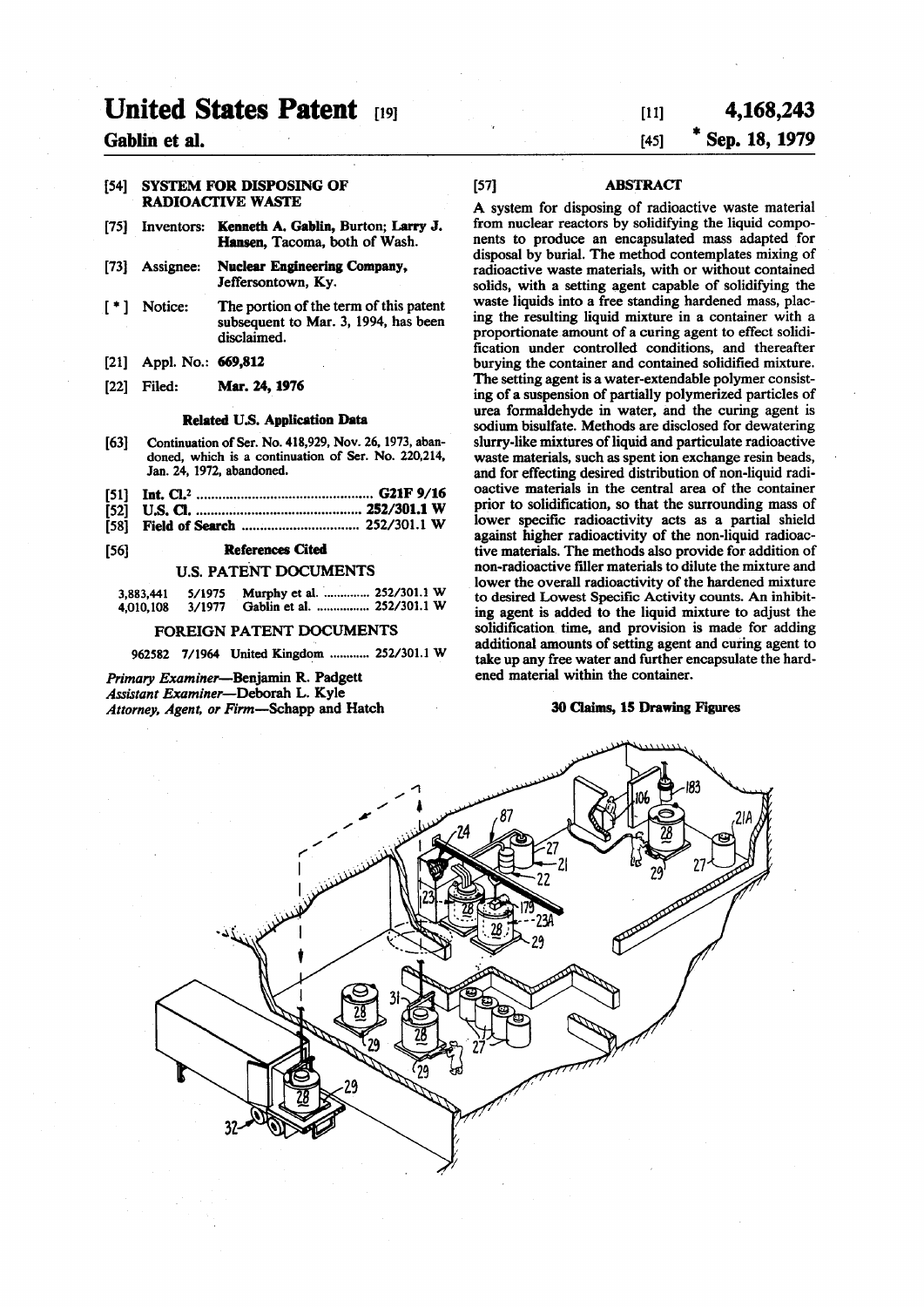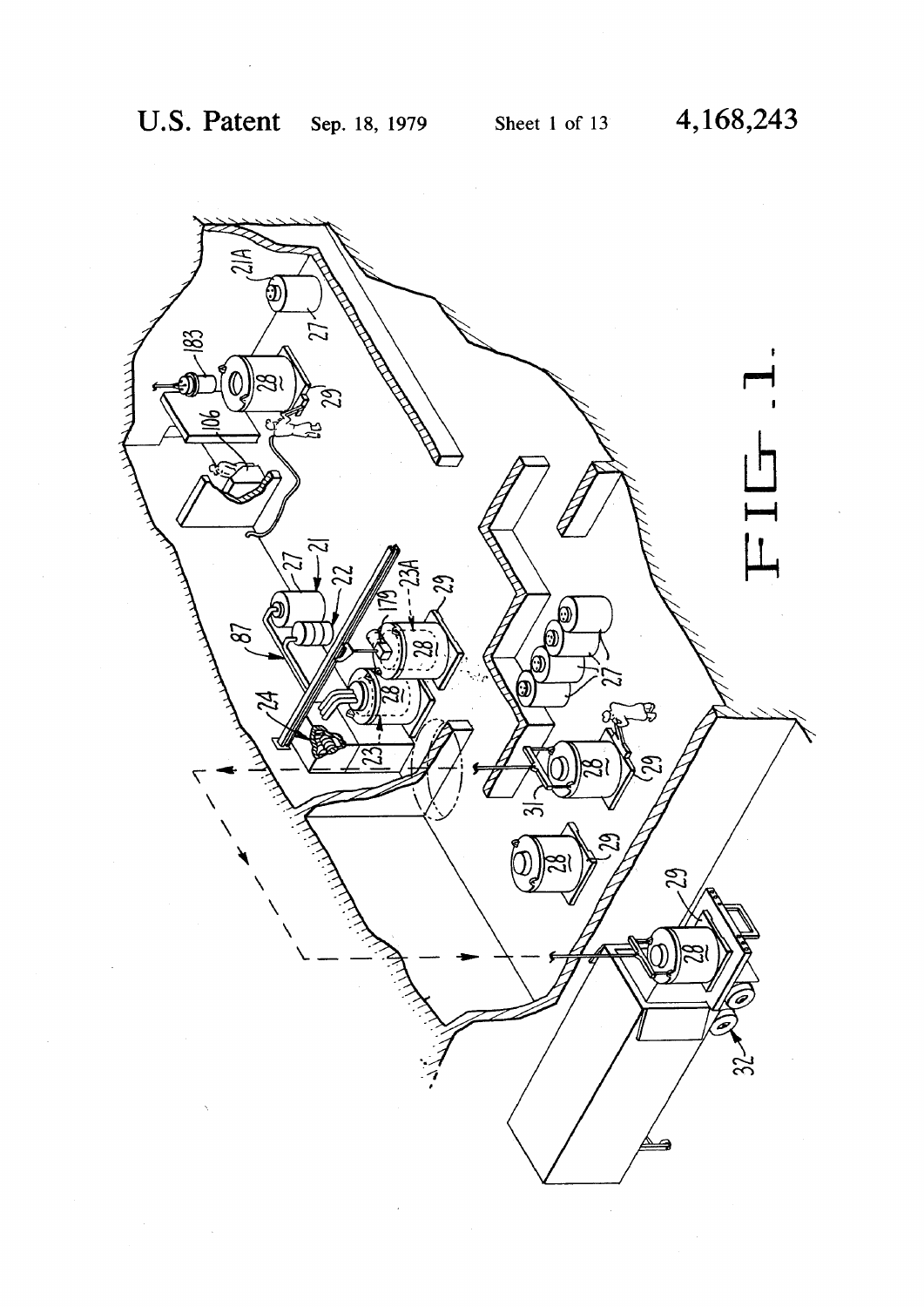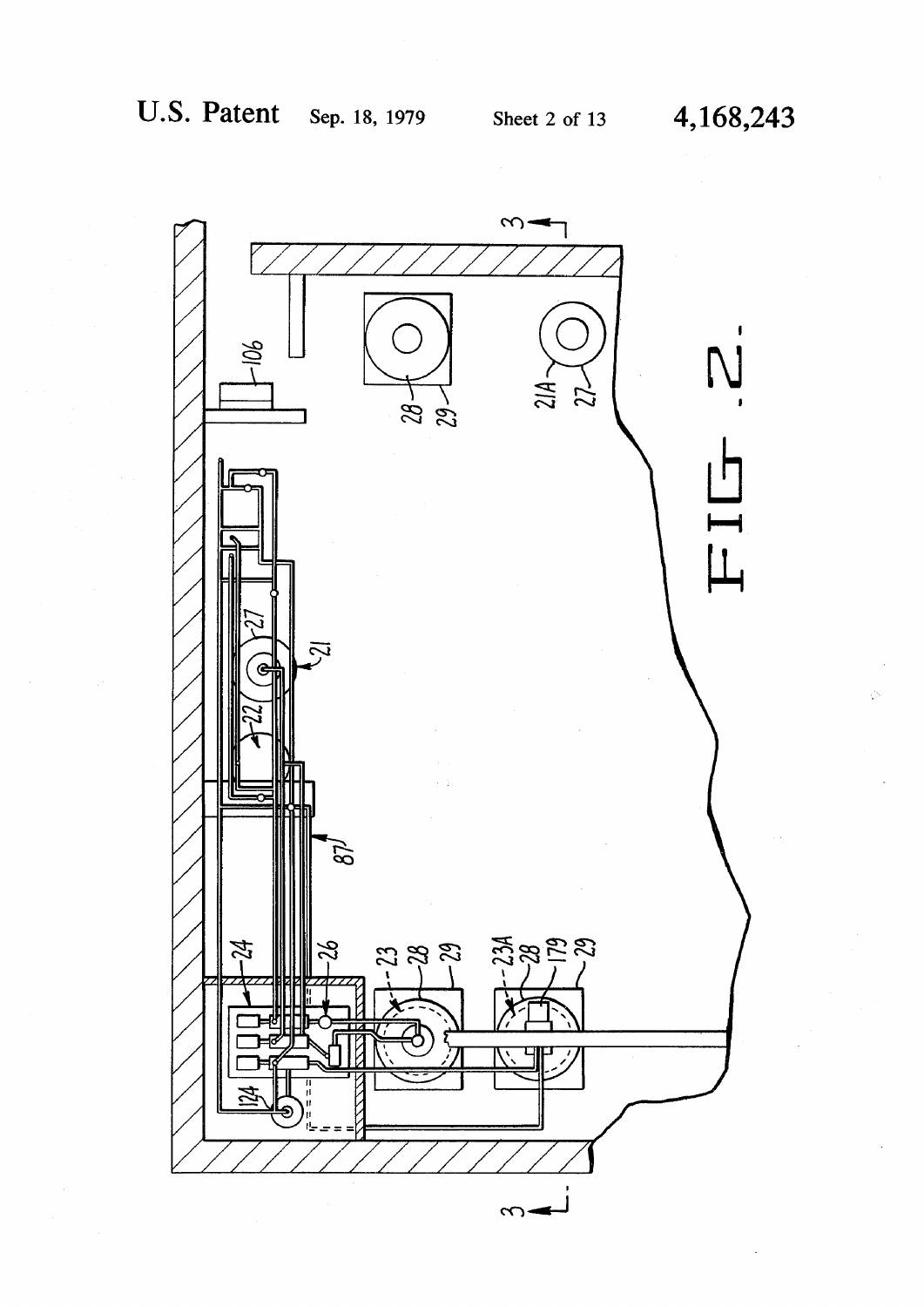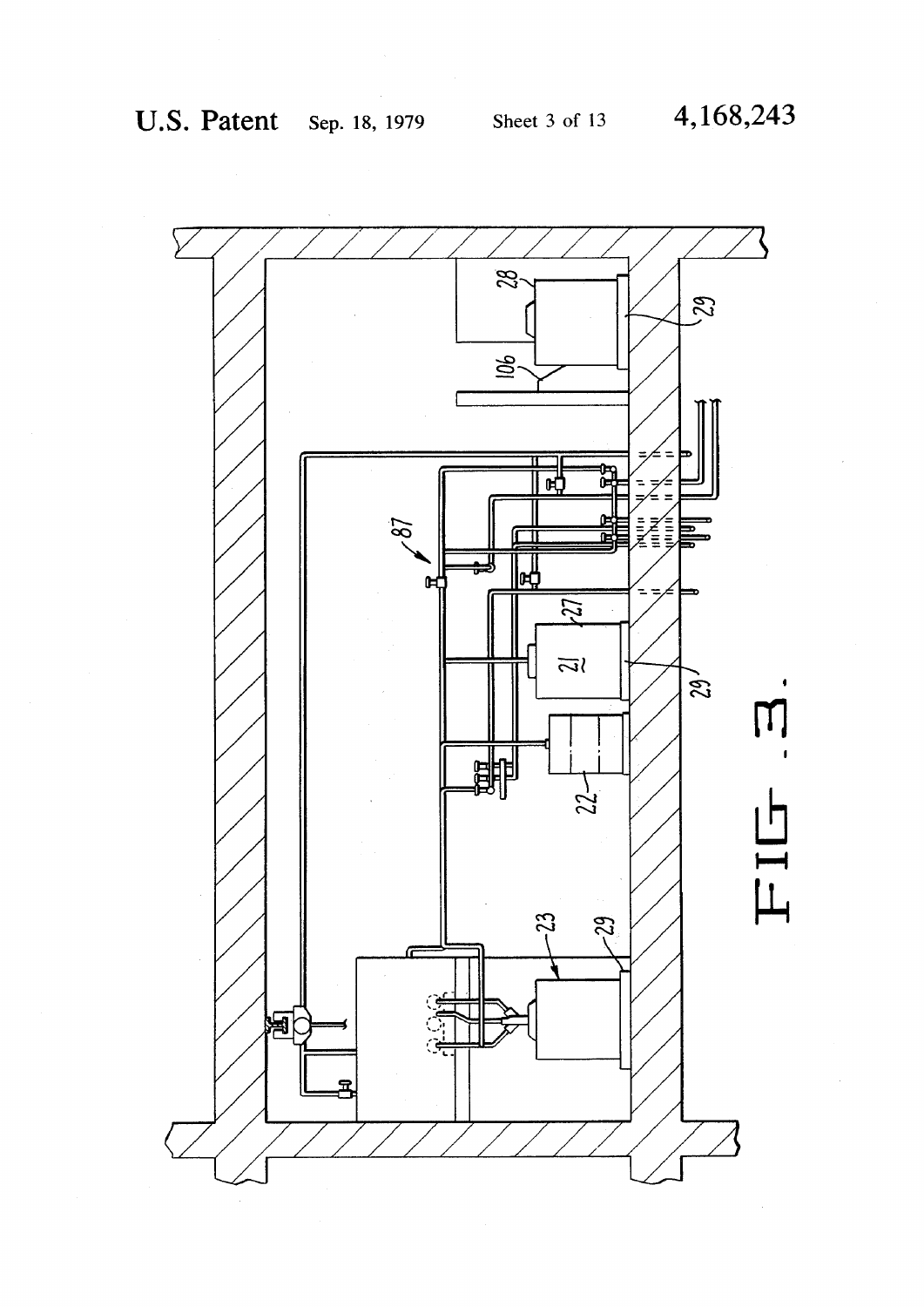$\mathcal{F}^{\text{max}}_{\text{max}}$  and  $\mathcal{F}^{\text{max}}_{\text{max}}$ 

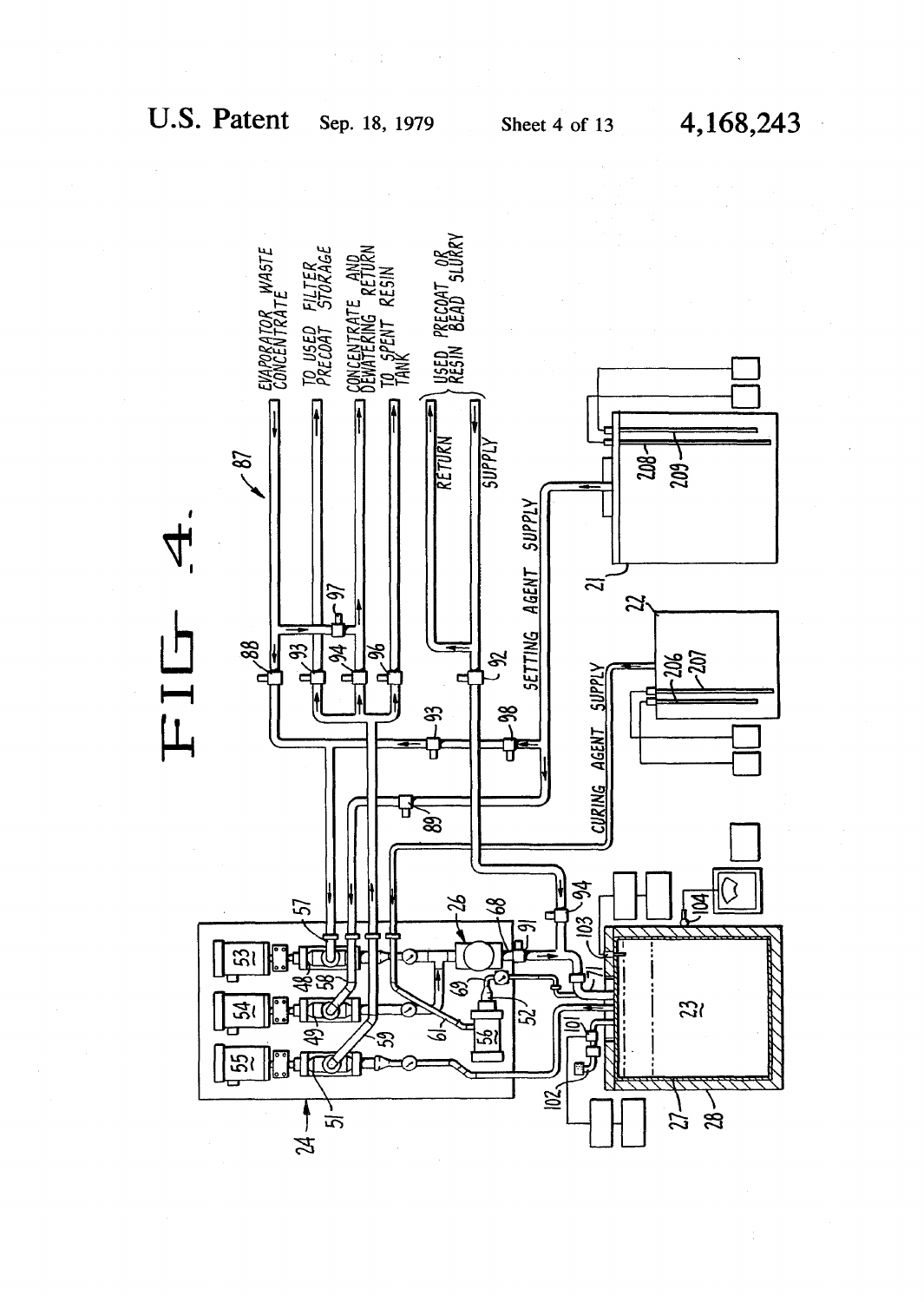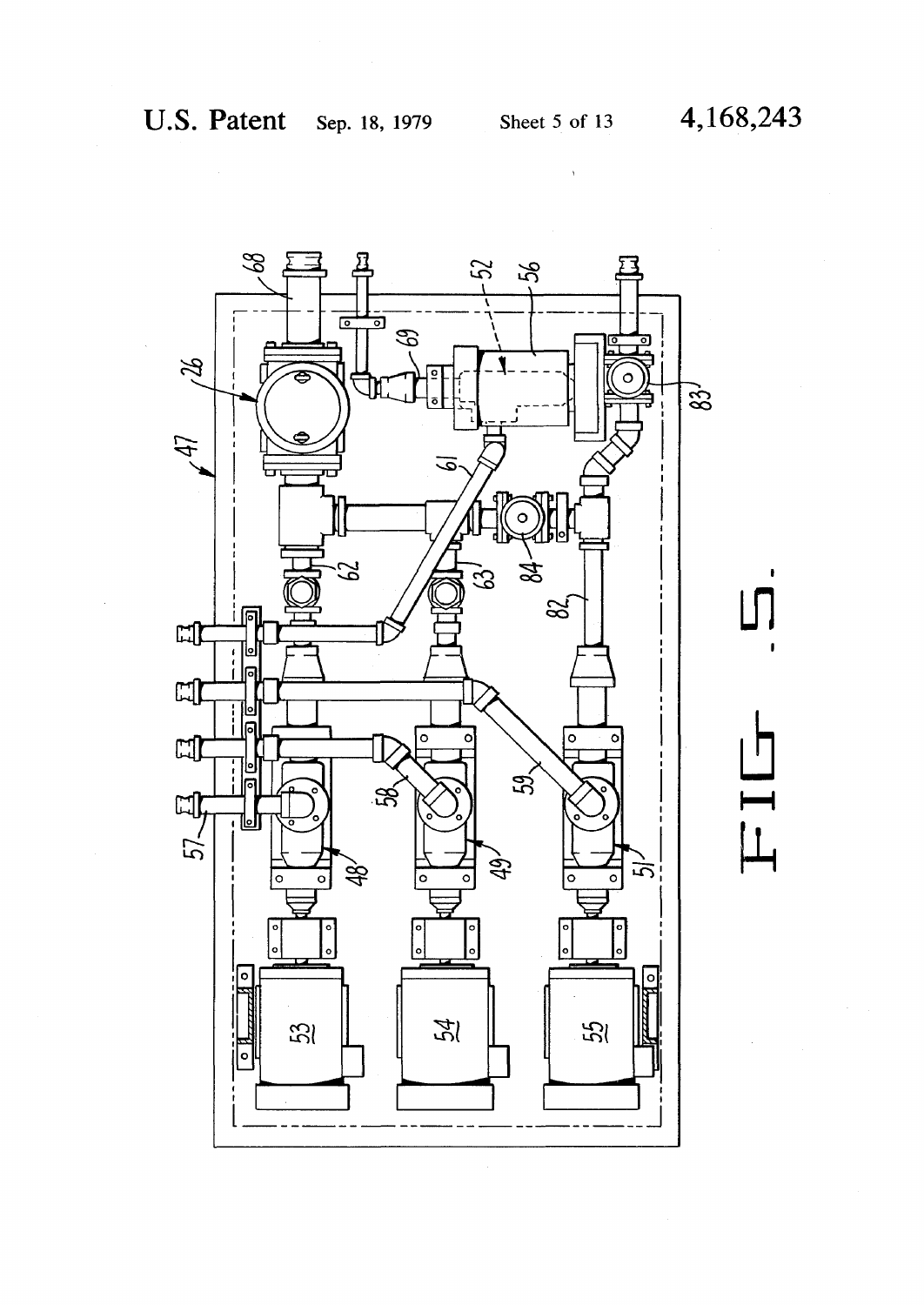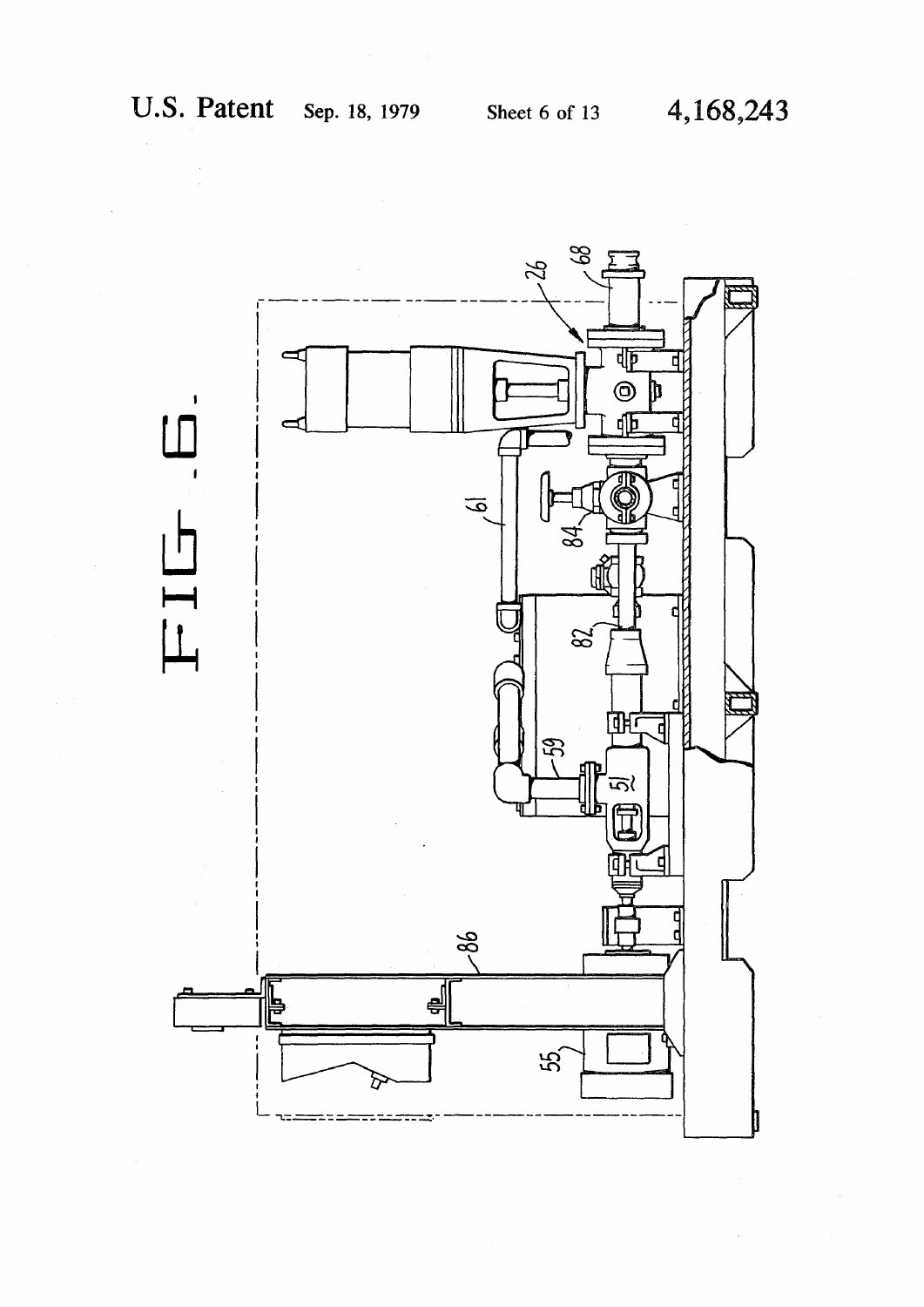

FIG 7.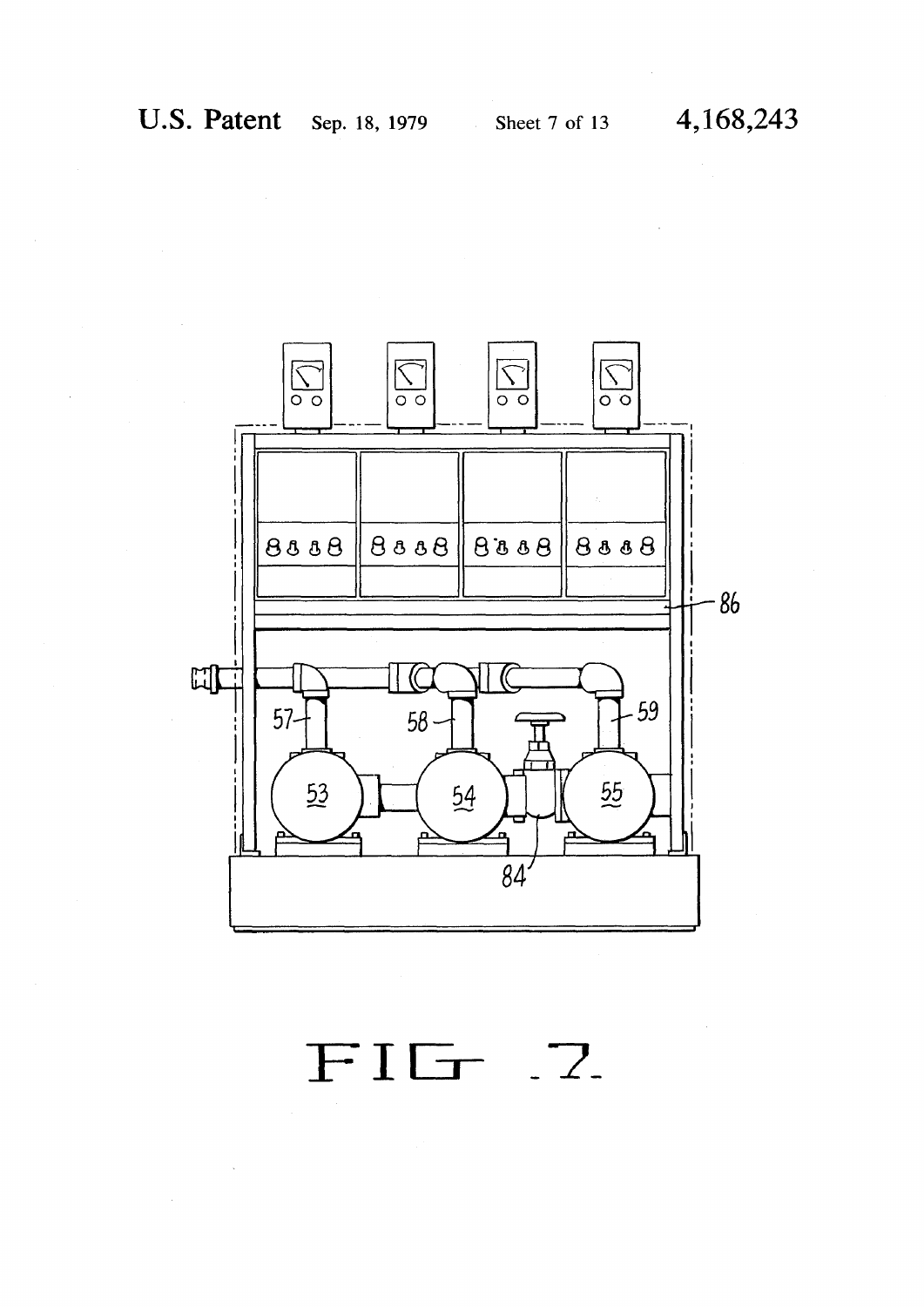t





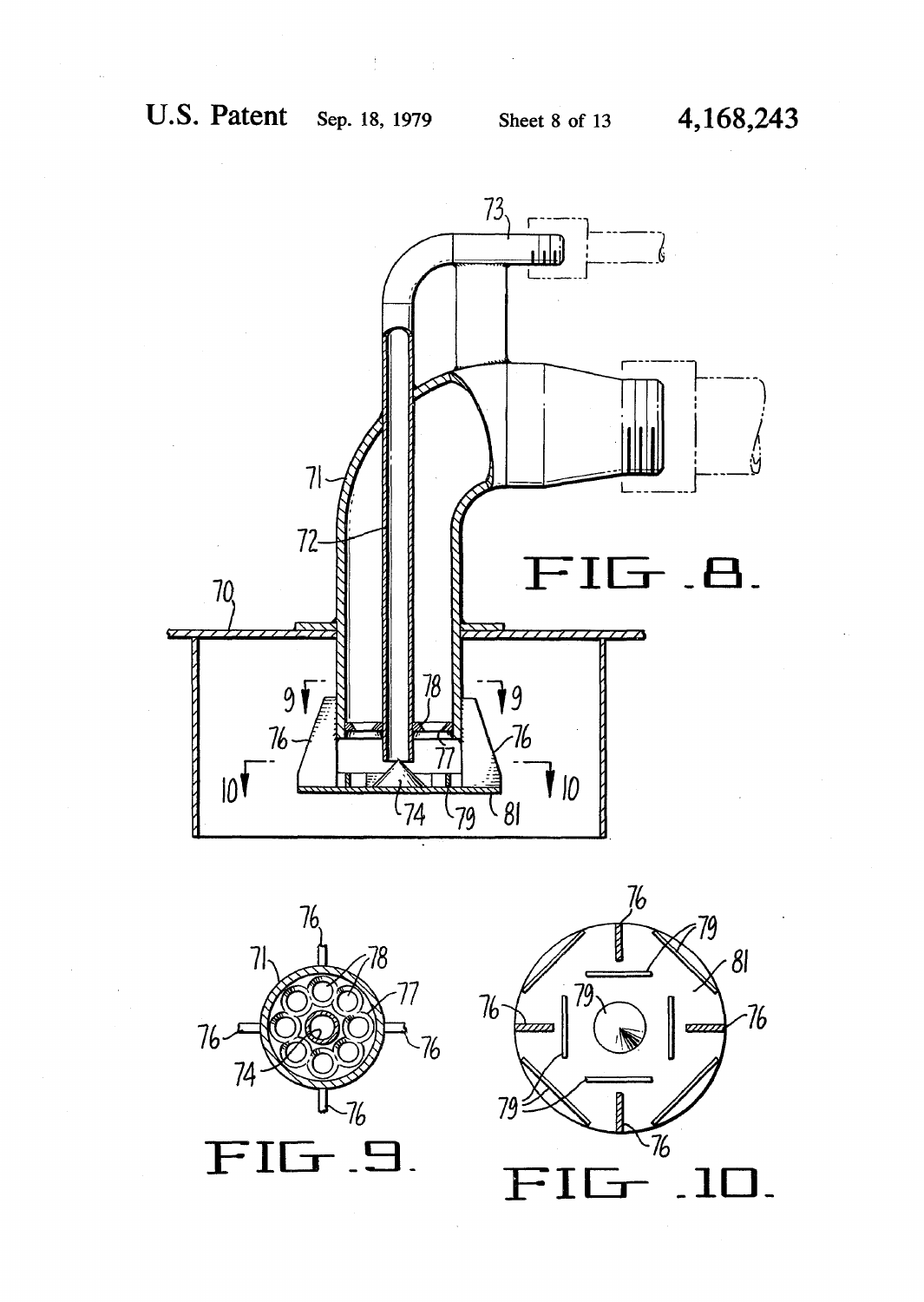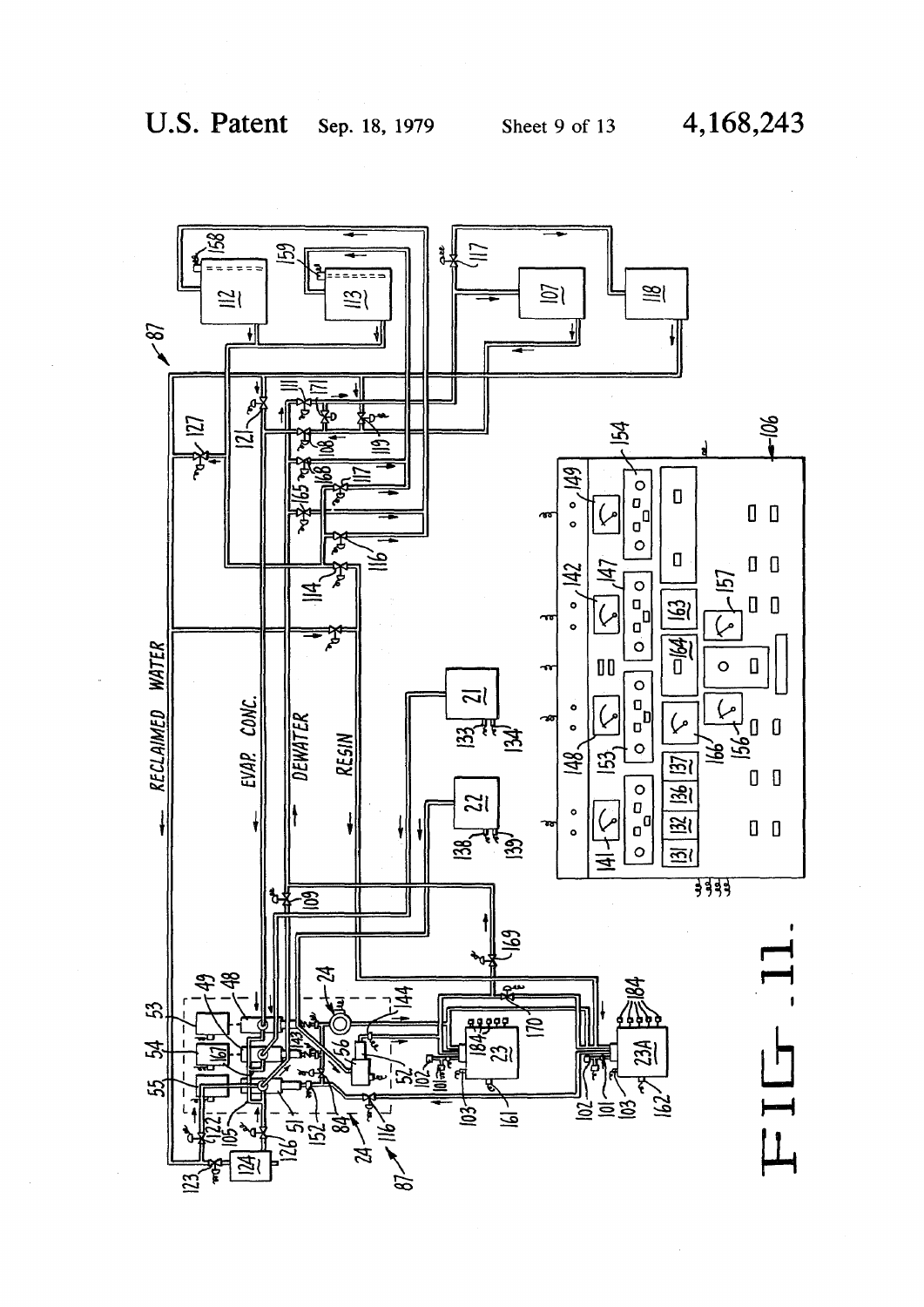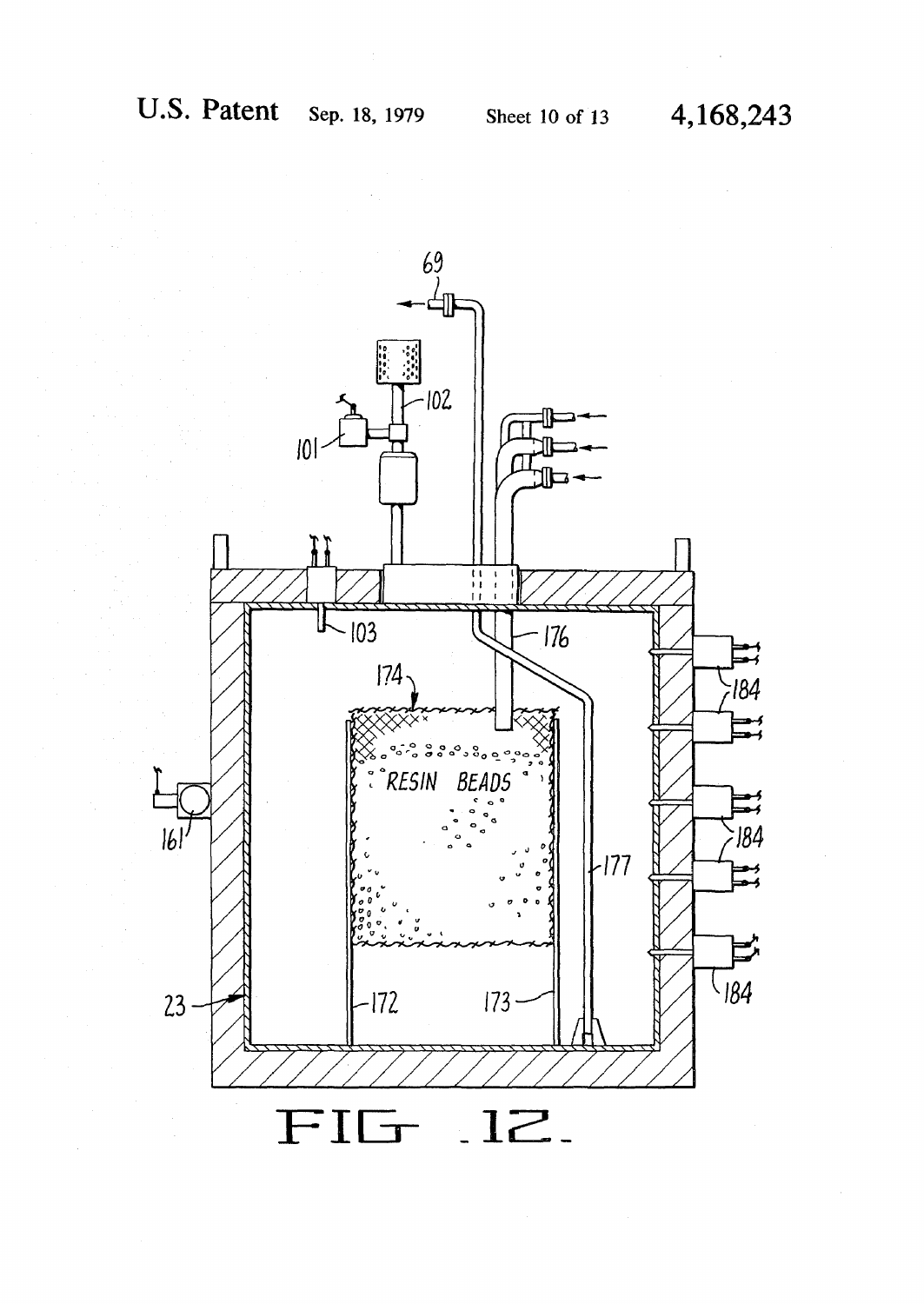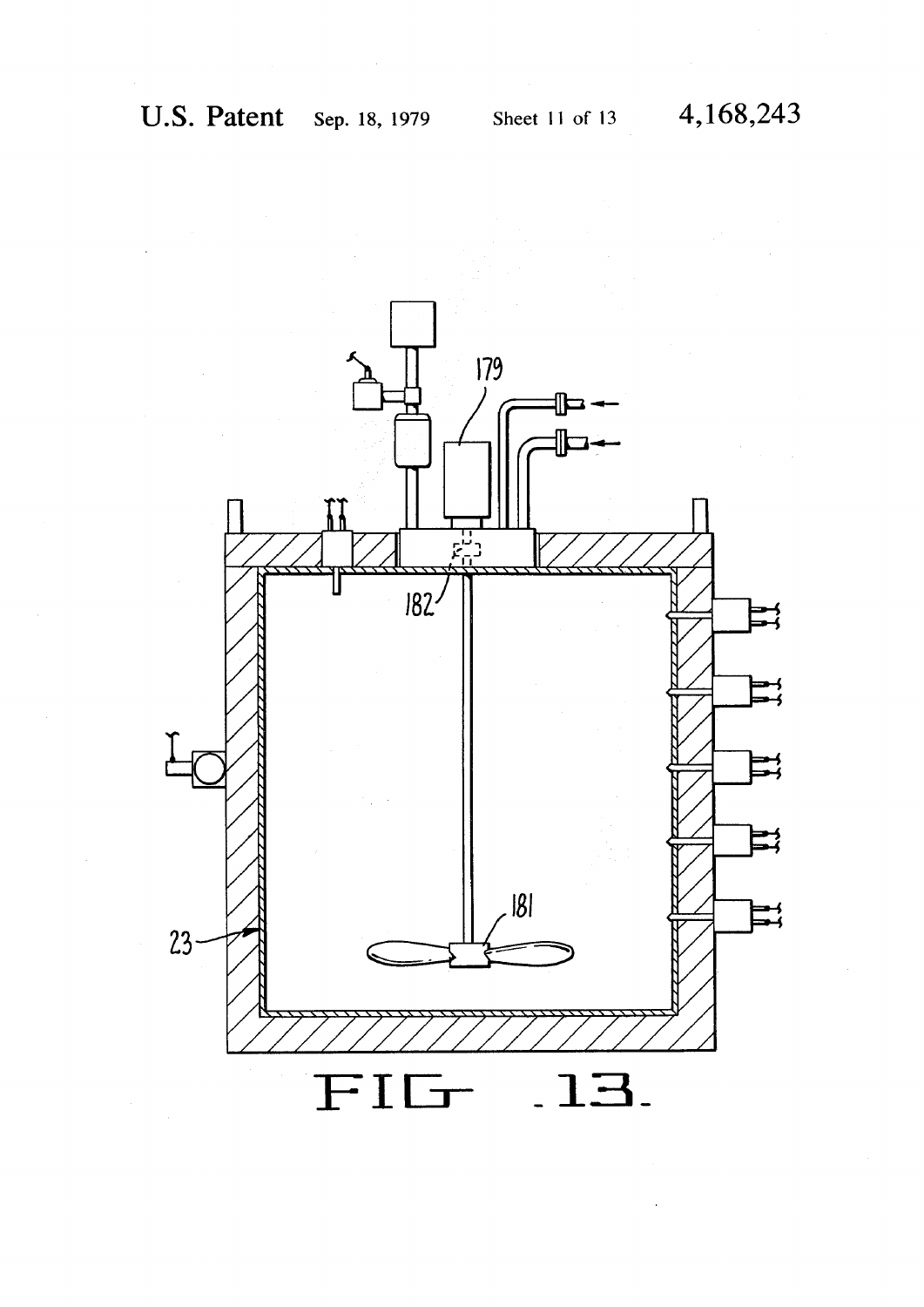**i** 

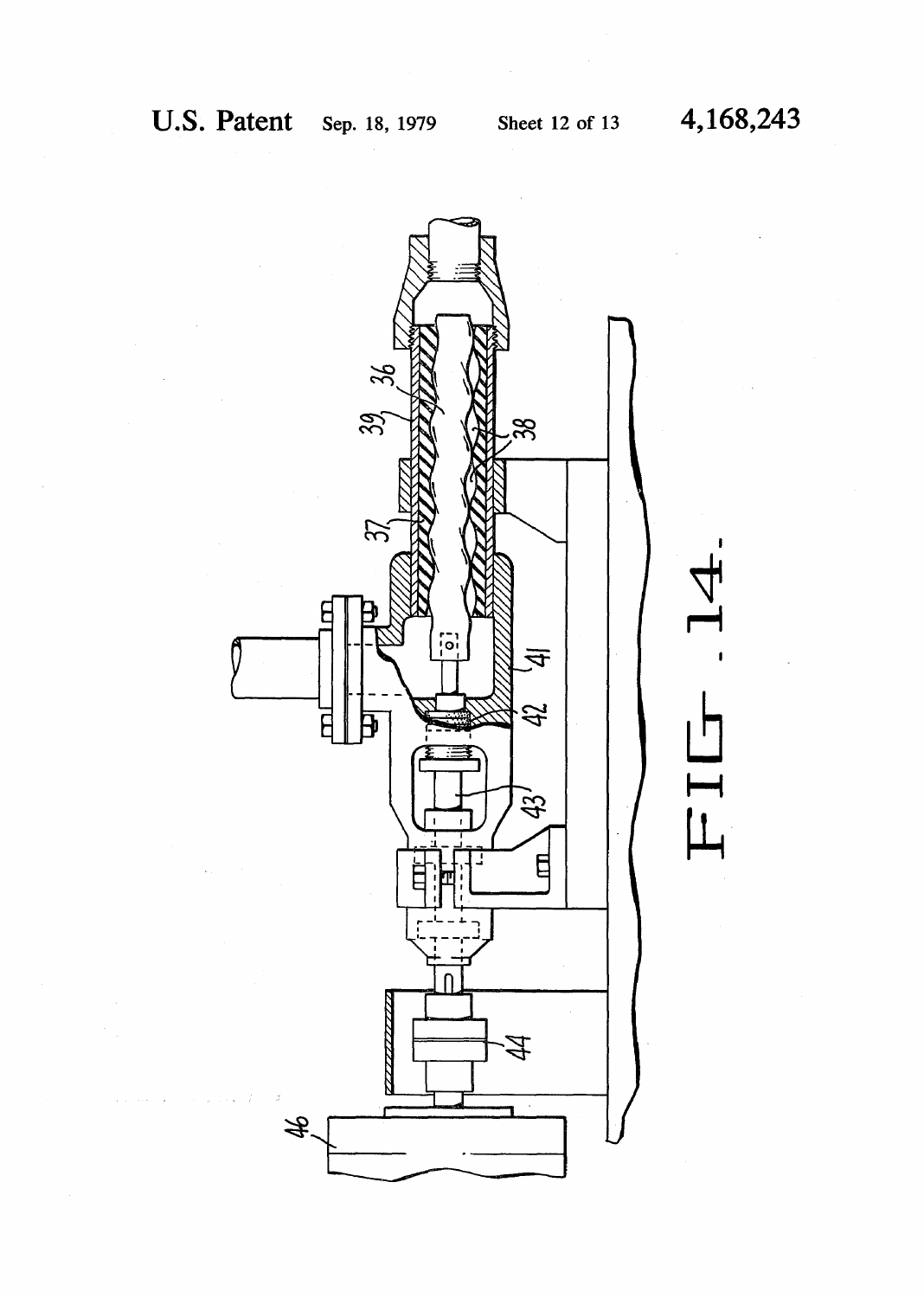

FIG 15.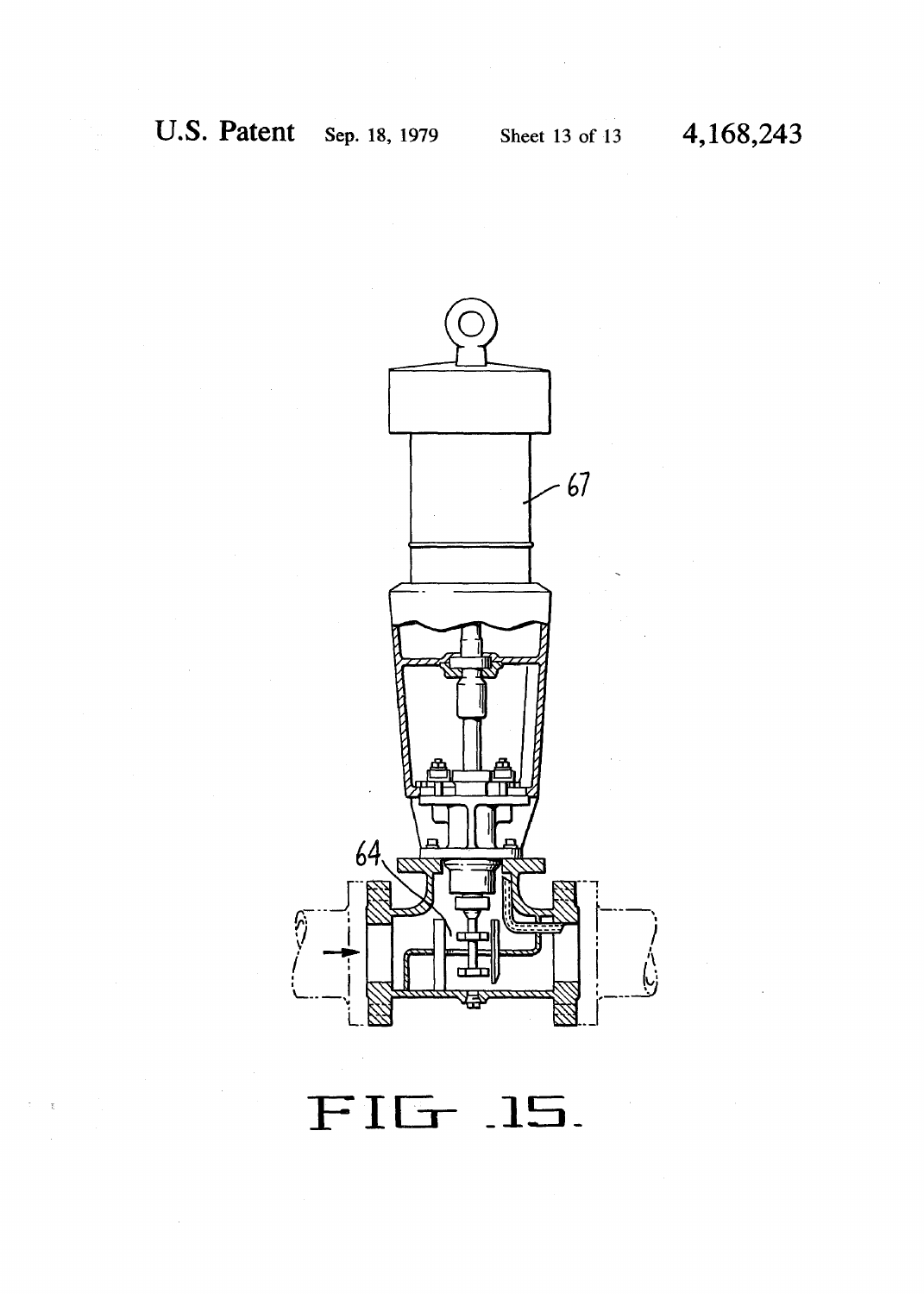# **SYSTEM FOR DISPOSING OF RADIOACTIVE WASTE**

**This is a continuation of application Ser. No. 418,929 5 filed Nov. 26,1973, now abandoned, which is a continuation of Ser. No. 220,214 filed Jan 24, 1972, now abandoned.** 

**Fine control over the proportions of radioactive waste material, setting agent, curing agent, etc. is ac- 10 complished by a multi pump arrangement, in which each of these components is supplied by an individual positive displacement pump in which the rate of flow is determined by the speed at which the pump is driven. operation in response to information from radioactivity and liquid level sensors.** 

**The disclosed system is constructed to accomplish the described methods, and includes a setting agent supply tank, a curing agent supply tank, and pump 20 means for moving the desired proportional quantities of setting agent, curing agent and radioactive waste material into a receiving tank. For efficiency, the receiving tank is an emptied setting agent supply tank. Conventional lead shields or casks are provided for shielding 25 radioactive emission at various stages through the system. The positive displacement pumps are preferably of the progressive cavity type having an elongated helical stainless steel rotor working in a stator formed of a flexibly resilient material such as butyl rubber, to ac- 30 commodate the slurry-like mixtures of radioactive waste materials pumped thereby. A power driven mixer brings the radioactive waste material and the setting agent into intimate contact, and provision is made for adding additional particulate and other non-radioactive 35 fillers to the mixture flowing into the receiving tank. In the receiving tank, non-liquid radioactive waste materials of higher radioactivity may be segregated into the central portion of the tank by the provision of a perforated basket adapted to contain same at the central 40 location. Where the mass is to be substantially uniform throughout, a mixing device operates to agitate the liquid mixture in the receiving tank until it solidifies.** 

**Flexibility of operation and control over the various stages at all times is accomplished by valving and mani- 45 fold systems adapted for control from a remote location. Liquid presence sensors are positioned in the tanks to detect liquid levels and the control means is responsive thereto for preventing overfilling and accidental spills of radioactive material. Radioactivity counters are 50 located at various positions in the system to provide running information as to radioactivity concentrations and specific activity.** 

# **BACKGROUND OF THE INVENTION 55**

**This invention relates to a SYSTEM FOR DISPOS-ING OF RADIOACTIVE WASTE, and more particularly to a method and apparatus for solidifying radioactive waste liquids into a hardened mass suitable for**  disposal by burying. 60

**Conventionally, liquid radioactive wastes, such as the liquid waste materials from a nuclear reactor, are disposed of by burying them in the earth or at sea. To prevent contamination of the surrounding environment after burial, the liquid materials, often mixed with solid 65 radioactive waste materials, are usually solidified in some manner so they will remain where buried and will not leak or shed the radioactive materials.** 

**Various attempts have been made to obtain solidification of these materials in a commercially acceptable manner. However, a number of problems are encountered and none of the prior systems are completely satisfactory. Solid radioactive wastes have been fixed in glass, bitumen, asphalt and similar materials. Efforts have been made to solidify aqueous slurries and solutions with such materials as emulsified asphalt, polyester and polyethylene. The latter have not proved to be practicable and almost all of the encapsulation of liquid radioactive waste materials has been accomplished by mixing it with Portland cement and allowing the resulting concrete-like mass to harden.** 

**The pump's speeds are controlled during the pumping 15 of Portland cement to solidify the radioactive waste Many hitherto unsolved problems arise from the use liquids. In the first place, the physical attributes of a solidified mass of concrete are jeopardized when variables are introduced such as a high range of pH values, many types of salt concentrations, and difficult materials, such as resin beads, in which the smooth surface areas differ greatly from the rough edges of the sand normally used. Concrete is a mixture of Portland cement, sand, aggregate (normally washed gravel), and water. The lack of the aggregate portion of the mixture results in mortar rather than concrete. If the proportion of water is too large, the resultant mortar is weak and crumbly.** 

> **Other problems occur when such motor is placed in a sealed container, as is often the case in connection with solidified waste burial. Excess water that does not become part of the hydration of the Portland cement is left as standing or free water, which easily may contain radioactivity in a non-solidified form. This free water also acts as a corrosive agent on the metal drum thereby increasing the chance of leaks.**

> **Another disadvantage of Portland cement arises from its high specific gravity and the normal tendency for the particles of Portland cement to sink through the water to the bottom of the container and provide non-uniform distribution in the mixture. Even though the mixing is done correctly, and the wide range of pH values is compensated for in some manner so the cement will set, the solidification of the mass requires an inordinate time before it can be transported and buried. The liquid radioactive waste disposal system of the present invention overcomes most of the disadvantages of the previous systems, and makes possible a more effective way of solidifying and disposing of liquid and solid radioactive waste materials than has heretofore been available. To this end, the present system utilizes a setting agent capable of solidifying large quantities of water (the liquid most often encountered in radioactive waste disposal problems) and holding this water and other radioactive waste materials in a condition particularly suited for transportation and burial.**

> **The described setting agent is a water extendable polymer consisting of an aqueous suspension of urea formaldehyde, usually in partially polymerized form. This material is very "forgiving" in the critical areas of surface tension and pH, and can be used in many proportions to form solids of various strengths. The agent is capable of taking up comparatively large volumes of water as the mass solidifies. Control over the rate of solidification is easily obtained by varying the amount of curing agent used, and the curing agent is a low cost commercially available reducing agent. Increasing the concentration of the curing agent shortens the solidification time as well as the time necessary to obtain the**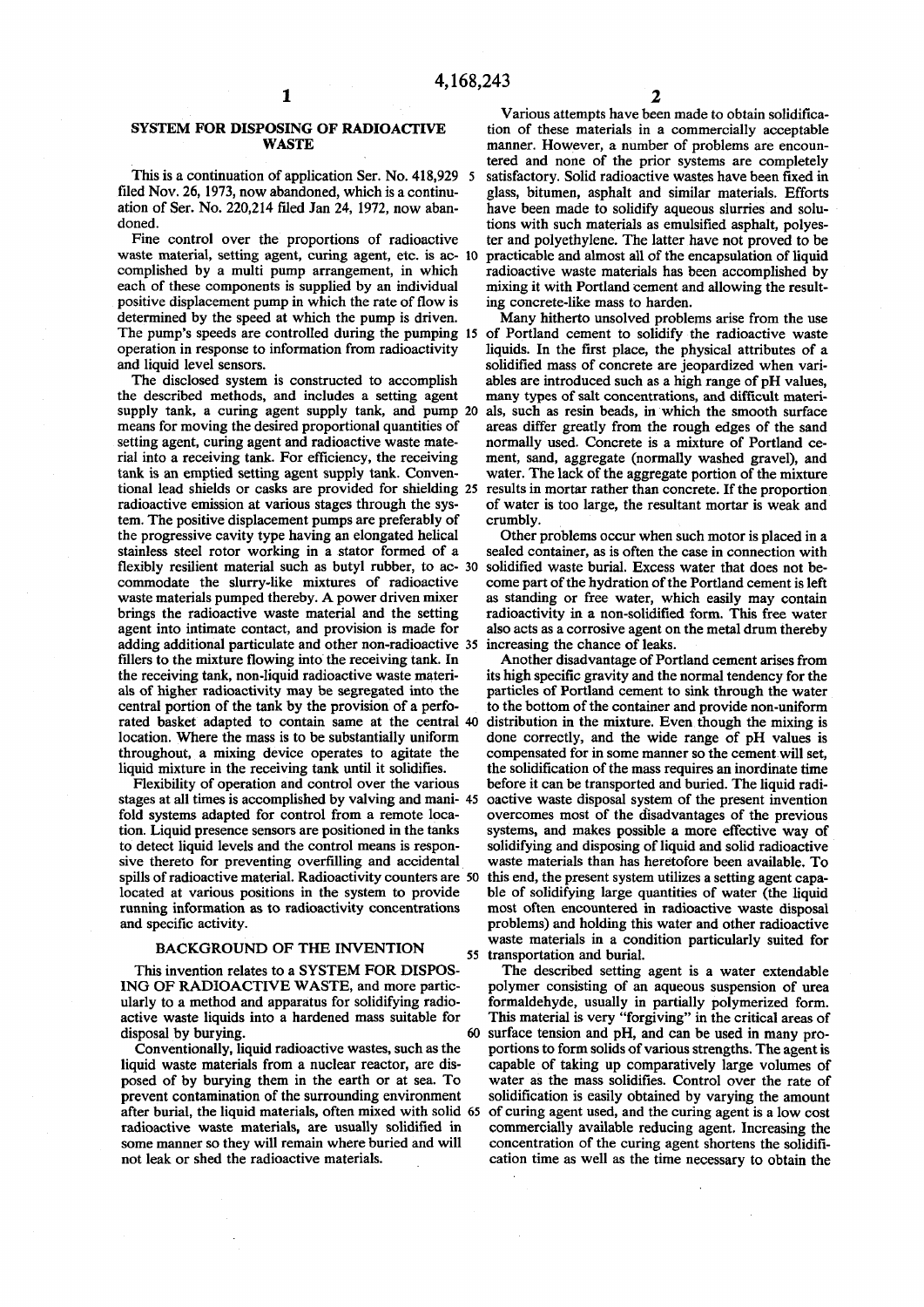**full potential strength of the mass. Raising the temperature of the mass also speeds up the solidification action.** 

**The present system includes a plurality of positive displacement pumps whose output is proportional to their speed of operation, manifolding and valve systems 5 for effecting desired mixtures and proportions, mixers for achieving and maintaining desired interdispersion of the materials, liquid presence and radioactivity sensors, and controls making it possible to operate the entire system from remote locations. The construction of the 10 various elements of the system affords numerous safeguards and safety interlocks against accidental spilling or other escape of radioactive materials and for reducing adverse consequences from any such accidental**  spills. 15

**The proportioning aspects of the system make it possible to provide a resulting solidified mass which meets LSA (Low Specific Activity) Standards imposed in connection with transportation and handling of radioactive materials. With the levels of radioactivity encoun- 20 tered in nuclear reactor waste materials, it is usually necessary to provide shielding during transportation and handling. This shielding is usually lead, often in the form of lead casks, and of course is extremely heavy. Since the cost of transportation of radioactive waste is 25 more significant than either the cost of solidification or burial costs, any reduction in the amount of shielding required for a particular quantity of radioactive waste material represents a real saving. The present system makes it possible to control the LSA levels in such 30 manner as to provide a reduction in the amount of transport shielding required, resulting in significant monetary savings as well as reducing the risk of radioactive contamination in the event of an accident. The system also provides a mode in which solid materials having a 35 higher radioactivity level may be concentrated in the central area of the solidified mass, so the surrounding, lower radioactivity portions of the mass in themselves act as a shield.** 

**It is therefore a principal object of the present inven- 40 tion to provide a system capable of solidifying liquid**  radioactive waste into a free standing hardened mass **suitable for disposal by burial in the earth or at sea.** 

**Another object of the invention is to provide a system of the character described which is capable of control- 45 ling the physical attributes of the resulting solidified mass, and which is especially adapted for inclusion in a surrounding container.** 

**A further object of the present invention is to provide a system of the character described which is capable of 50 controlling the average specific radioactivity throughout the solidified mass, and in which the overall LSA count can be held within prescribed limits. Another object of the invention is to provide a system of the character set forth which is capable of diverting rela- 55 tively high radioactivity waste material to the central area of the resulting solidified mass, whereby the surrounding lower radioactivity portions may act as a shield.** 

**A still further object of the present invention is to 60 provide a system of the character described which is capable of producing a solidified, hardened mass of liquid radioactive waste of a desired LSA count.** 

**Another object of the invention is to provide a system of the character set forth which is capable of intermix- 65 ing liquid and non-liquid radioactive waste materials with a setting agent in liquid form and a curing agent in liquid form, with the mixing of the setting agent and** 

**curing agent taking place upon entry of the liquified mixture into a receiving tank.** 

**Yet another object of the invention is to provide a method of the character described wherein additional amounts of the setting agent and curing agent are mixed together and added to the receiving tank after it has been filled and the contents solidified so as to fill up unoccupied areas of the container and take up free water which may be present.** 

**A still further object of the invention is to provide a method of the character described in which a controlled quantity of an inhibiting agent is added to the liquid mixture to adjust the solidification time. A further object of the invention is to provide a method of the character set forth in which the proportional quantities of the various components are under continual adjustment during the mixing step, and the proportioning is responsive to the physical characteristics of the components entering the mixture.** 

**Another object of the present invention is to provide a system wherein the positive displacement pumps are capable of handling a wide range and variety of liquid, solid and slurrylike radioactive waste materials.** 

**Yet another object of the invention is to provide a system of the character described in which first contact of the setting agent with the curing agent takes place immediately prior to introduction of the mixture into a receiving and solidifying tank, and the system is adapted for flushing with water at the end of the filling cycle. A further object of the invention is to provide a system of the character described which is particularly adapted for operation from remote positions and includes positive safeguards against accidental spills and deleterious consequences of escaping radioactive waste material.** 

**Other objects and features of advantage will become apparent as the specification and claims continue.** 

#### **BRIEF DESCRIPTION OF THE DRAWINGS**

**FIG. 1 is a perspective view of a system for disposing of waste liquids containing radioactive materials made in accordance with the present invention, with portions of the surrounding building being broken away and shown in sections for clarity.** 

**FIG. 2 is a partial plan view, on an enlarged scale, of the system of FIG. 1.** 

**FIG. 3 is an elevational sectional view taken substantially on the plane of line 3—3 of FIG. 2.** 

**FIG. 4 is a schematic view of a portion of the system of the present invention, illustrating a manifold and control valving means associated therewith.** 

**FIG. 5 is a plan view on an enlarged scale of a typical pumping and mixing unit forming a part of the system of the present invention.** 

**FIG. 6 is a side elevational view of the unit of FIG. 5. FIG. 7 is an end elevational view of the unit of FIG. 5.** 

**FIG. 8 is a side elevational view on an enlarged scale, partly broken away and shown in section, of a mixing device for adding curing agent forming part of the system of the present invention.** 

**FIG. 9 is a horizontal cross-sectional view taken substantially on the plane of line 9—9 of FIG. 8.** 

**FIG. 10 is a plan sectional view taken substantially on the plane of line 10—10 of FIG. 8.** 

**FIG. 11 is a schematic view of a typical system constructed in accordance with the present invention and illustrating control means and a control panel therefor.** 

3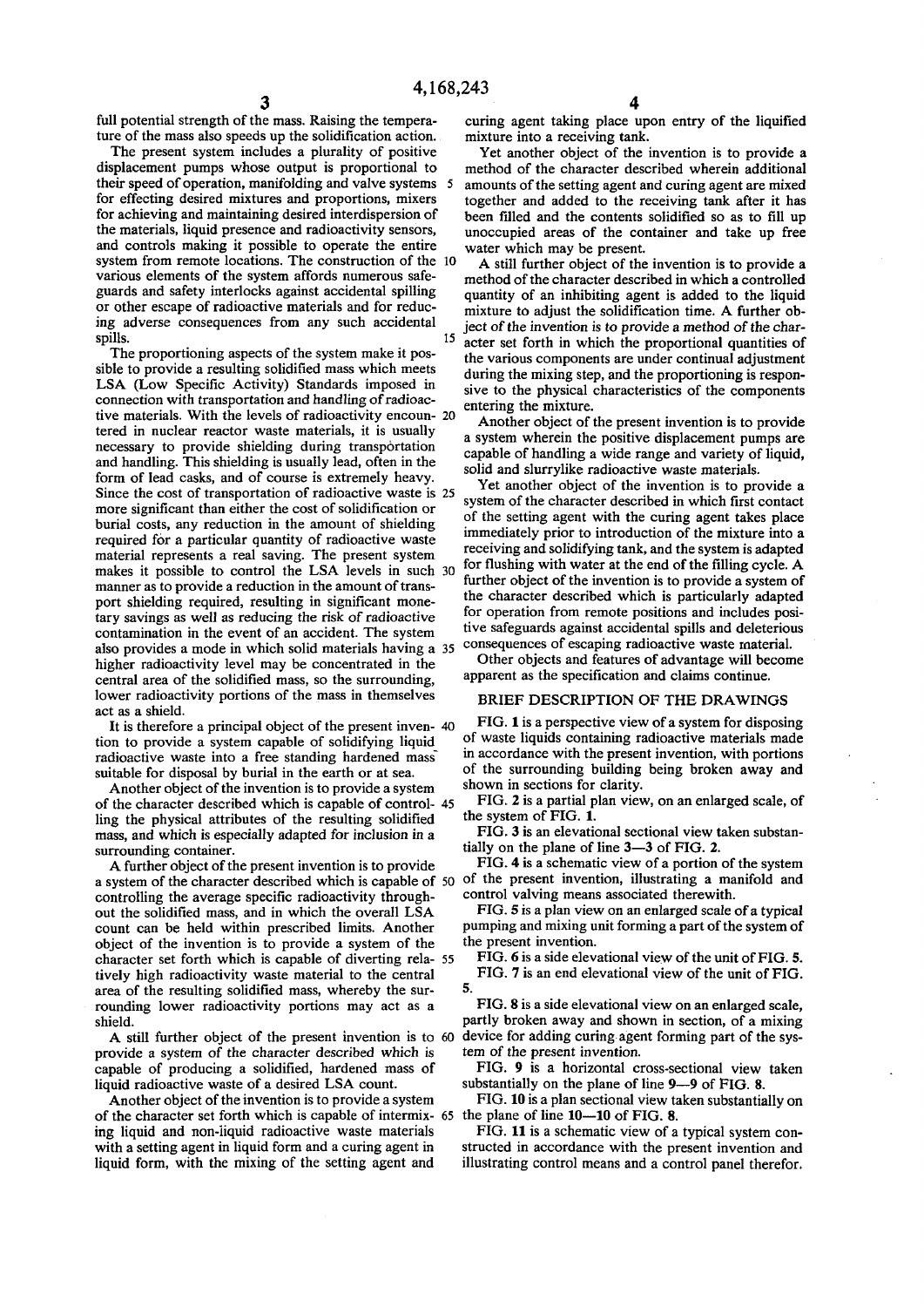FIG. 12 is a vertical cross-sectional view illustrating As a feature of the invention, the radioactive waste **a receiving tank and device for concentrating high radi- materials and the liquified setting agent are mixed or oactivity material at the central area, made in accor- blended to obtain good dispersion of the setting agent** 

**FIG. 13** is a vertical cross-sectional view through a 5 preferably also in liquid form, is not added to the mix-<br>receiving tank and surrounding shield similar to that of ture until the time the mixture enters the receivin receiving tank and surrounding shield similar to that of ture until the time the mixture enters the receiving tank<br>FIG. 12, but illustrating a mixing apparatus for agigat-<br>in which it is to be solidified. With the use of a **FIG. 12, but illustrating a mixing apparatus for agigat- in which it is to be solidified. With the use of a water**  ing the contents of the tank during solidification extendable polymer, and particularly the use of a water thereof.

**cordance with the present invention, with portions** the curing agent were to be added prior to the time the thereof being broken away and shown in section for mixture is fed into the receiving tank unwanted solidifithereof being broken away and shown in section for mixture is fed into the receiving tank, unwanted solidifi-<br>clarity. extion could take also before the materials are in their

**FIG. 15 is a side elevational view of an in-line mixer 15 desired location,** 

been shown in the drawings, it will be apparent that and is a readily commercially available and inexpensive **changes and modifications could be made thereto chemical . The preferred urea formaldehyde setting**  within the ambit of the invention as defined in the 20 claims.

Referring to the drawings in detail, it will be seen that 25<br>e system for disposing of liquids containing radioac-<br>a constant concentration of sodium bisulfate is main-<br>tained by putting white sodium bisulfate crystals int **the system for disposing of liquids containing radioac- . . . . ... ,. , . .. ^ • , . ^**  tive waste material of the present invention provides a supply tank 21 for a setting agent in liquid form, a cata-<br>lyst tank 22 for a liquid curing agent, a receiving tank 23 white crystals are added in sufficient quantity to superlyst tank 22 for a liquid curing agent, a receiving tank 23 white crystals are added in sufficient quannely to super-<br>adapted to contain solidified radioactive waste material. 30 saturate the solution of water, the undisso **adapted to contain solidified radioactive waste material, 30 and pump means 24 adapted for connection to these** tanks and to a source of liquid containing radioactive **waste material (not shown), the pump means 24 being** formed to pump proportioned amounts of the setting produce a concentrated or supersaturated solution, with <sup>produce a concentrated or supersaturated solution, with</sup> **and curing agents and radioactive liquid waste into the 35 receiving tank 23 for solidification into a hardened mass. The system also includes mixing means 26 associ ated with the pump means and formed for intermixing** the setting agent with the radioactive liquid waste be-<br>
fore delivery to the receiving tank 23<br>
one of the commonly encountered liquid waste mate-<br>  $\frac{d\rho}{dt}$  rials coming from a nuclear reactor is known as reactor

utilized to dispose of liquids containing radioactive **waste materials from any source, it is particularly suited for use in disposing of waste materials from nuclear reactors and their associated systems. These radioactive 45 the reactor. Previous attempts to solidify evaporator** vegetes often consist of water containing various other bottoms by using Portland cement have been relativ wastes often consist of water containing various other bottoms by using Portland cement have been relatively<br>materials in solution, in suspension and in various slur-<br>was uccessful, because Portland cement is relatively materials in solution, in suspension and in various slur-<br> **unsuccessful, because Portland cement** is relatively<br> **unsuccessful, because Portland cement is relatively**<br> **unsuccessful, because Portland cement is relatively ry-like forms. High concentration, boric acid solutions intolerant and does not set up well unless the water and**  are often encountered, as are slurries of spent ion ex-<br>change resin beads, filter pre-coat and other particulate 50 Accordingly, it has been necessary to buffer, dilute and **change resin beads, filter pre-coat and other particulate 50 Accordingly, it has been necessary to buffer, dilute and**  materials. Other liquids, such as contaminated oils, etc. otherwise extensively treat evaporator bottoms and the may also be present. The system of the present inven-<br>like before they can be solidified with Portland cement may also be present. The system of the present inven-<br>tion is particularly effective in coping with a wide vari-<br>Urea formaldehyde, on the other hand, is tolerant to a **tion is particularly effective in coping with a wide vari- Urea formaldehyde, on the other hand, is tolerant to a ety of such materials, under a wide variety of tempera- wide range of pH values and, by utilization of the methture and pH conditions, immobilizing and encapsulating 55 ods disclosed herein is capable of setting up quickly into**  these materials in a solidified, hardened mass suitable for disposal by burial.

mixing such radioactive waste liquid materials with a spent ion exchange resin beads, usually coming from the liquid containing a setting agent capable of solidifying 60 reactor system in the form of a water slurry. It has **liquid containing a setting agent capable of solidifying 60 reactor system in the form of a water slurry. It has been the waste liquids into a free standing hardened mass found that encapsulation and solidification of these resin encapsulating any contained non-liquid waste materials, beads into a disposable mass is promoted if the beads are placing the resulting liquid mixture in a container, add- dewatered, and the water is replaced with the liquid ing a proportionate amount of a curing agent to the mixture of setting agent and water. This permits the liquid mixture, agitating the liquid mixture while adding 65 setting agent to surround the resin beads in intimate the curing agent, retaining the mixture in the container contact, with the solidified material enclosing and**  until the mixture solidifies, and burying the container guarding against leaching of and solidified mixture for disposal. **natel material** from the beads. and solidified mixture for disposal.

ance with the present invention.<br> **diance with the present invention.**<br> **diance with the present invention is a vertical cross-sectional view through a** 5 preferably also in liquid form, is not added to the mixsuspension of urea formaldehyde in finely divided, par-**FIG. 14 is a side elevational view of a progressive 10 tially polymerized form, the length of the time required**  for the mixture to solidify is quite short. Accordingly, if cation could take place before the materials are in their

**forming a part of the system of the present invention.**<br> **I n** accordance with the present invention, the curing While only the preferred forms of the invention have  $\alpha$  agent is also a liquid, for ease in mixing and distribution, agent solidifies quickly, in a manner of a few minutes, when a reducing agent is used to promote the curing **DESCRIPTION OF THE PREFERRED** action. A readily available, inexpensive reducing agent **EMBODIMENTS** suitable for use in the system of the present invention during the system of the system of the present invention during the system of the system of the present invention

> dark, plastic lined, chemical feed tank 22. When the **10** saturate the solution of water, the undissolved crystals will remain at the bottom of the tank so that the white **EXECUTE: EXECUTE IN** INCLUDED IN A **tank** so that the white<br> **Stals** contrast with the dark plastic bottom. The op**reator** only needs to add sodium bisulfate in amounts to  $\frac{1}{2}$ **the concentration being limited by the ambient temperature of the surroundings. Thus, operator error is eliminated in measuring the correct proportions of catalysts** and water for the proper concentration of solution.

fore delivery to the receiving tank 23.<br>While the system of the present invention may be evaporator "bottoms". This is a highly concentrated<br>While the system of the present invention may be evaporator "bottoms". This is a While the system of the present invention may be evaporator "bottoms". This is a highly concentrated idea to dispose of liquids containing radioactive solution of boric acid and other radioactively contami**nated waste materials representing the dregs drained**  $\frac{1}{2}$  **from the evaporators utilized to purify the water used in** 

Another waste material commonly emanating from nuclear reactor systems is radioactively contaminated The method of the present invention contemplates nuclear reactor systems is radioactively contaminated is in the system of the system of the system of the system of the system of the system of the system of the system of t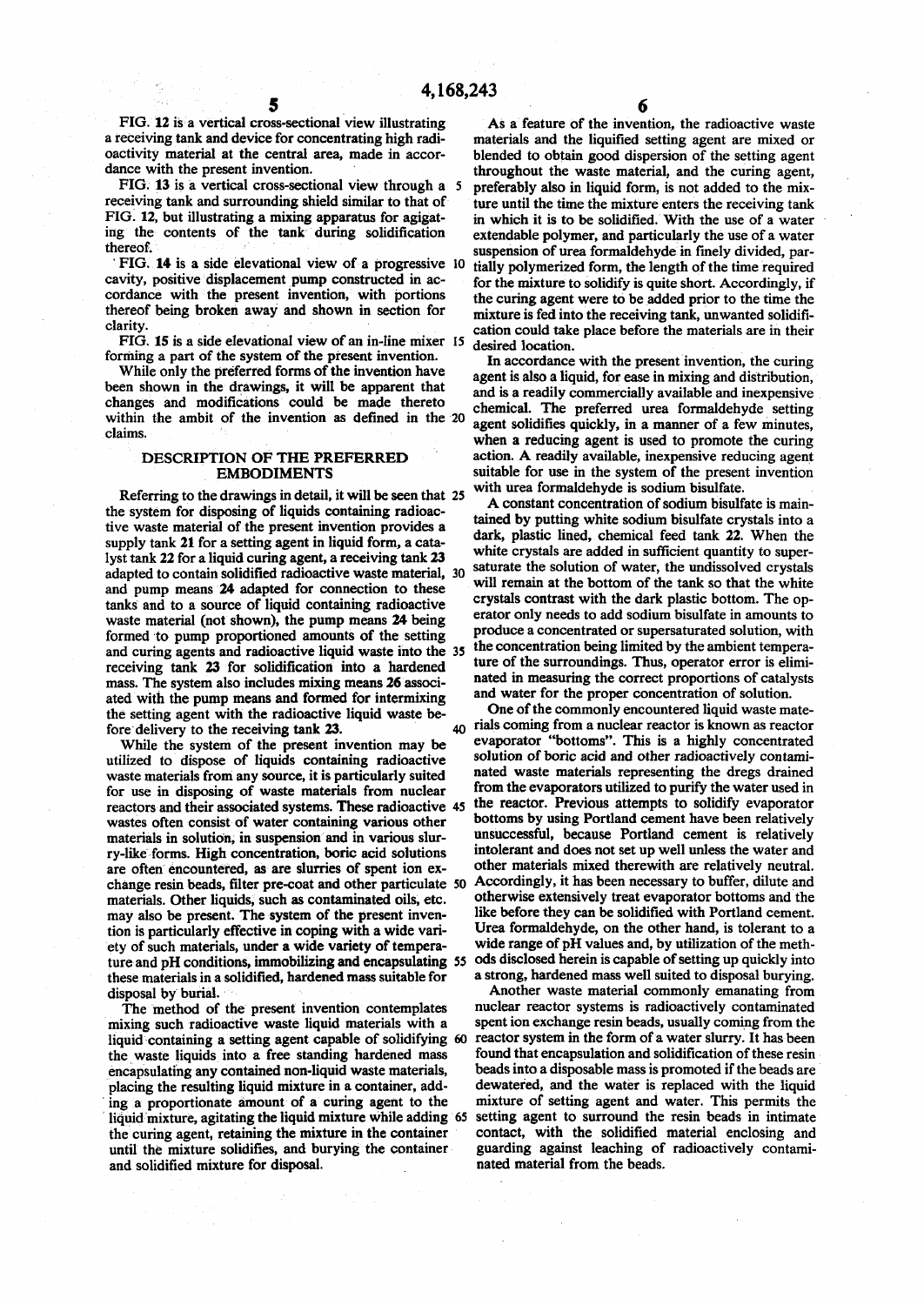**In the method of the present invention, the slurry of radioactive ion exchange resin beads is dewatered by pumping the slurry into the receiving tank, removing the water component therefrom, replacing the water component with a liquid mixture of setting agent and 5 water, adding the liquid curing agent to the liquid mixture as it enters the receiving tank, and thereafter agitating the contents of the tank until they solidify. This method is also used with other slurry-like radioactive**  waste materials, such as filter precoat. 10

**As an important feature of the invention, it is possible to incorporate and encapsulate other non-liquid radioactive waste materials in the solidified mass. Such relatively bulky solids as used filter cores, and the like, are positioned in the receiving tank so that the entering 15 liquid mixture will surround and encapsulate these objects.** 

**Ordinarily, solid objects such as filter cores have higher specific radioactivity than the liquid waste materials. Likewise, the particulate solids, such as ion ex- 20 change resin beads and filter precoat, also usually are at higher radioactivity levels than the liquid waste materials. Where the contents of the receiving tank 23 are simply mixed up into an evenly distributed mass, some of the higher radioactivity solids may occupy positions 25 the LSA levels of the solidified mass. For this purpose, adjacent to the container walls and create localized hot spots at higher radioactivity emission levels.** 

**The method of the present invention, in one of its forms, suspends the non-liquid radioactive materials in the central area of the container prior to and during 30 addition and solidification of the liquid mixture. With this method, the non-liquid materials of higher radioactivity have their radioactive emissions at least partially shielded by the comparatively lower specific activity of the surrounding solidified mass. This, in turn, can signif- 35 icantly reduce the amount of exterior shielding required for the receiving tank and is capable of effecting very significant savings in money and equipment.** 

**In the method of the present invention, the proportions of water, and setting agent, and curing agent are 40 controlled to provide a desired curing time and amount of hardening of the mixture. Control over the length of time necessary to effect solidification and hardening is also provided by addition of controlled quantities of an inhibiting agent to the liquid mixture. A suitable inhibit- 45 ing agent for this purpose has found to be ethylenediaminetetraacetic acid, disodium.** 

**Control over the solidification and hardening time is also accomplished by controlling the temperature of the**  liquid mixture, it having been found that higher temper- 50 ing tank 23. When the receiving tank 23 has been filled **atures promote faster solidification. Accordingly, when the liquid mixture is at elevated temperatures such as cause the mixture to solidify more quickly than desired, a controlled quantity of the inhibiting agent is added to**  the liquid mixture to slow down the solidification time 55 radioactive shields, such as lead casks 28 at the radioac**to a desired period.** 

**Improved mixing of the radioactive liquid waste with the setting agent is accomplished by in-line blending of the two components. This is achieved by pumping the setting agent at a controlled rate of flow into a mixing 60 chamber, pumping the radioactive waste liquids into the mixing chamber at a controlled rate of flow proportioned to the rate of flow of the setting agent, admixing and blending the liquid waste and setting agent in the mixing chamber, delivering the mixed liquid mixture 65 from the mixing chamber to the receiving tank 23, pumping the liquid curing agent into the receiving tank with the liquid mixture, allowing the material in the** 

**receiving tank to solidify to a desired hardness, shielding the filled receiving tank against unwanted radioactive emission, and transporting the shielded receiving tank to a disposal site.** 

**Preferably, the described pumping is accomplished by individual positive displacement pumps in which the rate of flow of each is determined by the speed at which it is driven. The pumps are then driven at individually variable speeds for controlling the relative proportions of waste liquids, setting agent and curing agent being delivered to the receiving tank. This control over the proportioning is accomplished throughout the entire pumping cycle and makes it possible to adjust proportions in response to monitoring of various physical characteristics.** 

In the transporting of radioactive materials, certain **standards have been set up by governmental and other authorities to guard against overexposure to radioactivity of persons in the vicinity. One such standard is known as "LSA", which means Low Specific Activity, and specifies the maximum radioactivity which can emanate from unit volumes and areas of the material to be shipped. As a feature of the invention, the present method makes it possible to obtain precise control over non-radioactive filler materials, such as pumping clays or mud are added to the liquid mixture and mixed therewith in sufficient quantities to maintain the desired LSA quantities at all times. Monitoring of the LSA quantities is accomplished downstream of the mixing area, and the addition of the filler materials is responsive to the monitor readings. Where the prescribed LSA levels are held, the resulting mass will not have to be enclosed in a type B package for transportation, with a consequent net saving in weight to be transported.** 

**In FIG. 1 of the drawings, a preferred embodiment of the apparatus utilized in the system of the present invention is illustrated in a typical installation accessible to a nuclear reactor system. The apparatus here includes the supply tank 21, catalyst tank 22, receiving tank 23 and pump means 24 adapted for connection to the nuclear reactor system to receive therefrom the liquids containing radioactive waste material which are to be solidified for subsequent disposal.** 

**In accordance with the invention, a single type of tank, also called a waste liner, serves in several capacities. The liquified setting agent is transported to the site in these tanks. The tanks are then used to provide the supply tank 21, and when emptied, provide the receivand the contained mass solidified, the tank then becomes a container for the mass during the transportation and disposal phases.** 

**As here shown, the waste liners 27 are placed within tive waste materials receiving station. The waste liners 27 are retained in the lead casks during subsequent operations, including transportation to the disposal site, and then are removed from the casks 28 for burial.** 

**The incoming filled waste liners are very heavy, and this weight is increased by the weight of the lead casks 28. Necessary horizontal movement of the filled liners 27 and the casks 28 from place to place in both the storage and process areas is accomplished by the use of air pallets. This method of materials movement, in effect, "floats" the liners and casks on a friction-eliminating thin film or cushion of air. The air caster pallet is self-stabilizing, and safety is implicit in this design be-**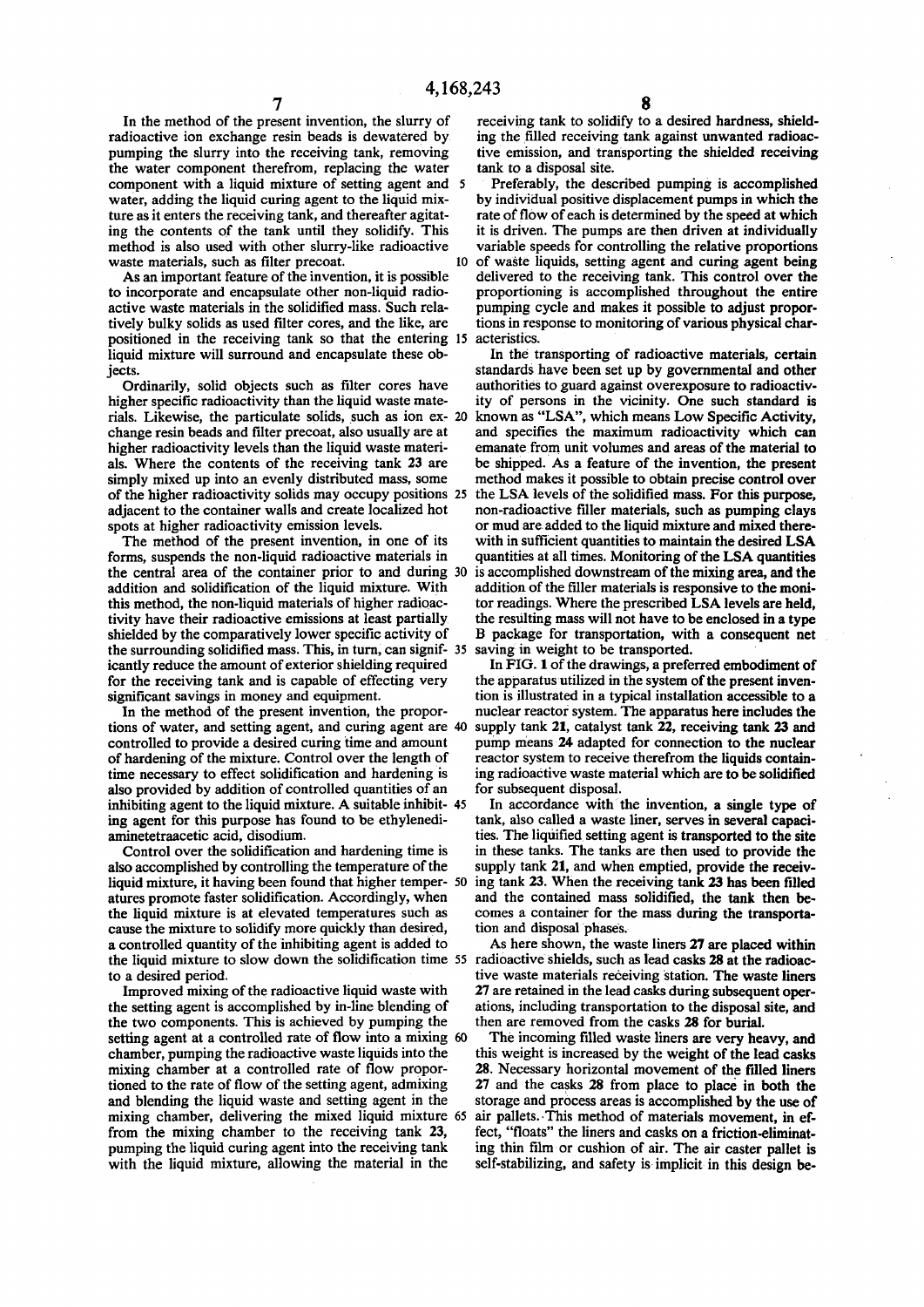**cause the floatation film never exceeds a few thousands of an inch. The horizontal force required to move a 30 thousand pound cask is less than 40 pounds, enabling accurate and safe placement of even the heaviest casks by only one or two men. Also, in the unlikely event of 5 spills of radioactive material, the air pallet is usually much more easily decontaminated than would be wheeled vehicles capable of moving and transporting the lead transportation casks.** 

**As shown in FIG. 1 of the drawings, a reserve supply 10 tank 21a may be set aside in a convenient storage area and subsequently moved by an air pallet 29 to the desired position for connection to the pumping system 24. When this tank has been emptied, it is inserted into a lead cask 28 and moved into position to receive the various materials from the pumping means. From this position, the filled liner and cask are moved to an adjacent mixing station, when desired, and the mass is allowed to solidify. The cask and enclosed liner containing the solidified material and then moved to a removal 2 0 station where the cask can be picked up by a hoist 31 and deposited on a suitable transport unit, such as truck trailer 32. The loaded cask 28 is then moved into the interior of the transportation unit on a similar air pallet<sup>2</sup> <sup>5</sup> 29, which serves also to remove the loaded cask when it reaches the disposal site. At this location, the waste liner filled with the solidified radioactive waste material is removed from the cask and buried or otherwise dis**posed of in the conventional manner. With this system <sup>30</sup> **of moving it is practical to utilize comparatively large tanks, say of about 50 cu. ft. capacity. These tanks are here shown as being cylindrical in form standing on end.** 

In accordance with the present invention, the pump 35 **means includes individual positive displacement pumps for the setting agent, curing agent and radioactive liquid waste, with each of these pumps being formed for varying the quantity being pumped in accordance with the**  speed at which the pump is driven. Preferably, these <sub>40</sub> **pumps are of the progressive cavity rotary type, with each pump equipped with its individual electric drive motor so that controlling the speed of the drive motor will accurately control the output of the pump.** 

**It has been found that progressing cavity pumps of 45 the type illustrated in FIG. 14 of the drawings are particularly suited for use in the system of the present invention. As shown in FIG. 14, these pumps include an elongated helical rotor 36 rotating in a stator 37, with the rotor and stator being formed so that a series of 50 cavities 38 are defined therebetween and move from one end of the pump assembly to the other to force the material being pumped therethrough. When the pump is not in operation, flow therethrough is sealed off, and when the pump is operated in a reverse direction, the 55 flow simply reverses with equal efficiency.** 

**As illustrated in FIG. 14, the rotor 37 is contained within a sleeve member 39 supported in a housing 41, with the rotor being driven through a conventional packing gland 42 by a drive shaft 43 and coupling 44 60 from an electric motor 46.** 

**The pump of FIG. 14 has a wide capability for pumping various highly corrosive liquids and slurries containing a variety of particles of different size, hardness, abrasiveness, etc. These pumps are also capable of oper- 65 ating efficiently at comparatively low pressures, making it possible to keep the pressures within the pumping system to a low order, say about 15 pounds per square** 

**inch, again greatly reducing the danger of accidental ruptures and spills.** 

**Preferably, the positive displacement pumps are mounted together in a pump unit as illustrated in FIGS. 5 through 7 of the drawings. As there shown, the various components are mounted on a platform 47, and include a radioactive waste pump 48, a setting agent pump 49, a dewatering pump 51 and a curing agent pump 52. Each of these pumps is driven by its own electric motor 53, 54, 55, and 56, respectively. Suitable manifolds are provided for interconnecting the pumps in the manner to be described.** 

 **15 for connection to a source of liquid containing radioac-In the pumping unit illustrated in FIGS. 5 through 7 of the drawings, the inlet pipe 57 for pump 48 is adapted tive waste material, inlet pipe 58 to pump 49 is adapted for connection to the setting agent supply tank 21, pipe 59 leading to pump 51 is adapted for connection to a source of slurry-like radioactive waste material, and the inlet pipe 61 to pump 52 is adapted for connection to the catalyst tank 22.** 

**Output pipe 62 of pump 48, and output pipe 63 of pump 49 are interconnected for combining the liquid waste material to be solidified with the setting agent.** 

**In accordance with the present invention, the liquid radioactive waste material and the setting agent are thoroughly intermixed together by the mixing means 26, which here consists of a powered in-line blender. This blender can best be seen in FIG. 15 of the drawings, and as there shown, includes a mixing chamber 64 where the liquid waste material and liquid setting agent are thoroughly intermixed by whirling impeller type agitators 26 driven by an overhead electric motor 67. The liquid mixture from the mixing means 26 is pumped into an outlet pipe 68 adapted for connection to a line leading to the receiving tank 23.** 

**Curing agent is supplied from pump 52 through outlet pipe 69 adapted for connection to a line leading to the receiving tank 23.** 

**The curing agent from line 69 can be added to the liquid mixture from line 68 while the latter is in the receiving tank. However, it is preferred to add the liquid curing agent to the liquid mixture just prior to their entry into the receiving tank 23. As may be seen in FIGS. 8 through 10 of the drawings, this is here accomplished by a pre-mixing device which includes a fitting 71 secured to and passing through a plug cover 70 adapted for positioning in the opening into receiving tank 23. Fitting 71 communicates with the mixing means discharge line 68, so that the liquid mixture therefrom will pass through fitting 71 and drop into the receiving tank 23. An injection tube 72 is mounted in co-axial relation in fitting 71 and has an upper portion 73 formed for connection to the outlet from curing agent pump 52.** 

**As the curing agent leaves the lower end of injector tube 72, it strikes a conical deflector 74 carried on bracket 76 in spaced relation below the lower end of fitting 71. The lower end of tube 72 is held in co-axial**  position in fitting 71 by a spider member 77 formed with **a plurality of perforations 78 through which the liquid mixture passes. A series of baffles 79 project upwardly from the bottom plate member 81 of bracket 76 and serve to assist in premixing the curing agent with the liquid mixture as it enters the receiving tank 23.** 

**Pump 51 is particularly adapted for providing the dewatering of spent ion exchange resin bead slurries and the like, as previously described. Because of the ability**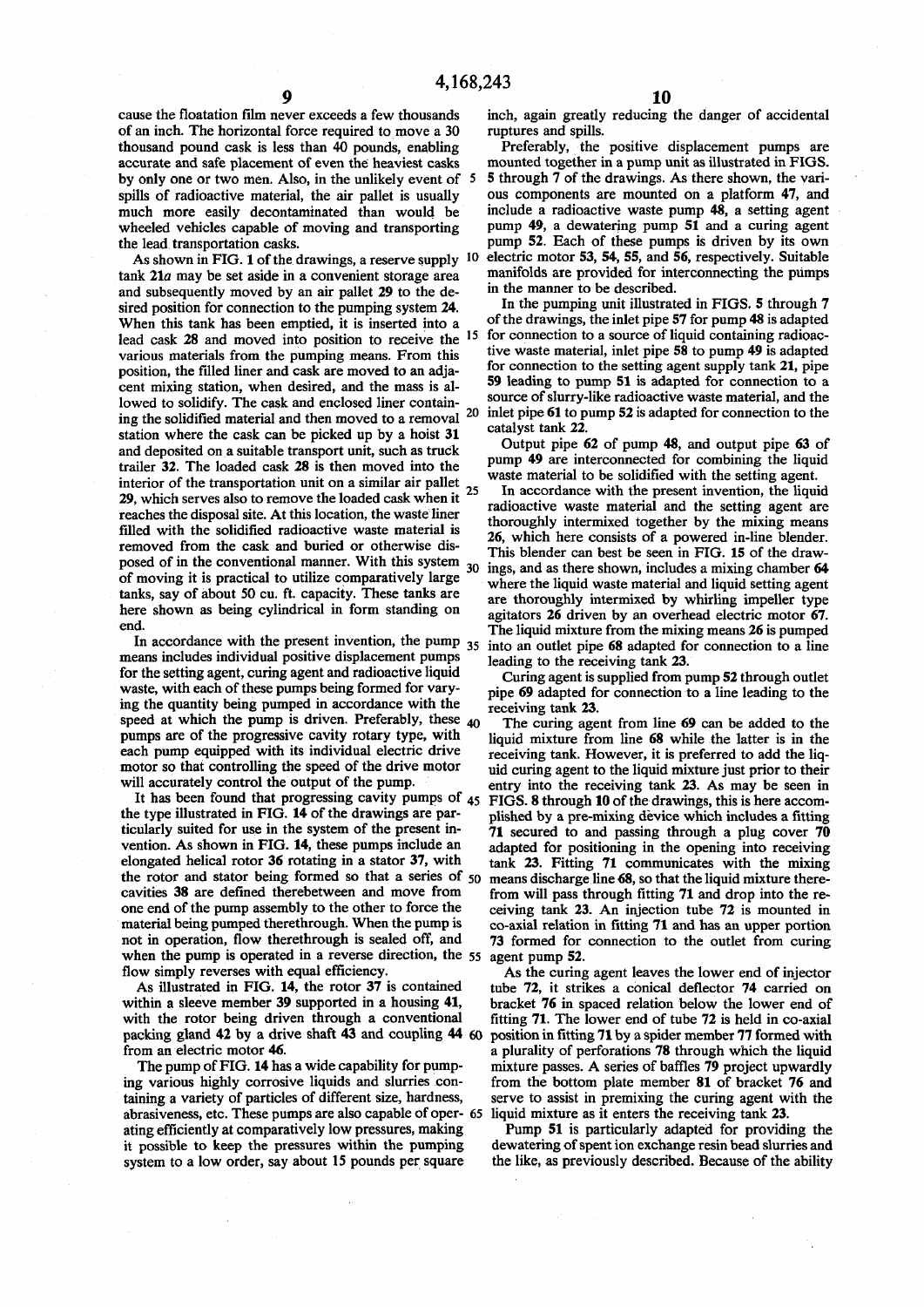**of the described pumps to produce flow equally well in either direction, the single pump 51 can be utilized to effect the dewatering operation. As here shown, the normal outlet pipe 82 is adapted for connection through**  a valve 83 to the interior of the receiving tank 23.

**In one form of the invention, pump 51 receives slurry through pipe 59 and pumps it through pipe 82 and valve 83 to receiving tank 23. There, the resin beads are allowed to settle, and the pump 51 is reversed to pump the liquid component from the receiving tank and, through 10 suitable connections, to intake pipe 57 of radioactive waste pump 48. When it is desired to add the resin bead slurry to the other liquid radioactive waste materials, valve 83 is closed and valve 84 is opened to communicate pipe 82 with the mixing means 26. A bracket 86 on 15 platform 47 provides a mounting for any desired controls and indicators, see FIGS. 6 and 7.** 

**FIG. 4 of the drawings illustrates the interrelationships of various components in a typical system constructed in accordance with the present invention. As 20 there shown, the pump means 24 is essentially similar to that shown in FIGS. 5 through 7 of the drawings, except that the connection provided by valve 84 has been eliminated. Manifold means 87 interconnects the pumps with the other components of the system in a manner 25 permitting a variety of modes of operation, thus providing flexibility to cope with various types of radioactive waste materials and a variety of situations which may be encountered.** 

**In normal operation, the pump 48 is supplied with 30 evaporator waste concentrate (commonly known as "bottoms") through valve 88. These evaporator bottoms are quite concentrated and consist of aqueous suspensions and solutions of a variety of chemicals. Pump 49 transfers the liquid setting agent from supply 35 tank 21 through a control valve 89, and pumps 48 and 49 discharge into the mixing means 26, from whence the liquid mixture passes through control valve 91 and premix device 71 into receiving tank 23.** 

**When it is desired to add spent resin beads, used filter 40 precoat, and the like, other elements of the manifold means 87 are brought into play. In one mode of operation, control valves 92 and 93 are opened to supply the used precoat or resin bead slurry to the inlet 57 of pump 48, with or without evaporator bottoms, depending 45 upon the opened or closed state of valve 88. In another mode of operation, valves 92 and 94 are opened and the slurry is added to the liquid mixture heading for premix device 71.** 

**The described structure also provides for a mode of 50 dewatering the slurry different than that previously described. In this mode, with pumps 48 and 49 inoperative, slurry is supplied through valves 92 and 94 and to receiving tank 23, where the solid components are separated from the liquid components to effect dewatering. 55 The separator water is pumped from tank 23 by pump 51 and back to the used filter precoat or spent resin bead storage tanks (not shown), or back into the evaporator waste concentrate system, depending upon the open or closed state of control valves 93, 94 and 96. A bypass 60 line made operative by control valve 97 makes it possible to keep the evaporator bottoms circulating at all times so as to avoid various problems which may be encountered where the concentrated liquid material allowed to remain stagnant in the pipes. 65** 

**Entry of the liquid setting agent into the system from supply tank 21 is controlled by valve 89 or, in the alternate, the liquid setting agent may be added directly** 

**through valve 98 to the used precoat or resin bead slurry passing directly into receiving tank 23 through valve 94, or may be added through valves 98 and 94 to the liquid mixture passing from mixing means 26 into receiving tank 23. The liquid curing agent is moved by pump 52 from the catalyst tank 22 into the premix device 71 in the manner previously described.** 

**The system component illustrated in FIG. 4 is adapted to be controlled from remote locations to avoid radioactivity hazards. For this purpose, control valves 88-98 are of the solenoid type adapted to be controlled by electrical current supplied from a distant location. Pump motors 53-56 and the motor for the mixing means 26 comprise electric motors and hence are also operable by the supplying of electrical current from remote locations.** 

**As a feature of the invention, safety interlocks are provided for avoiding dangerous spills of radioactive material and suitable radioactivity counters and liquid presence sensors are incorporated into the system to provide constand information from which the operator can control the opening and closing of valves 88-98 and the speed of rotation of the pump motors 53-56 and the motor for the mixing means 26 to provide the desired proportions of the various materials entering the receiving tank 23.** 

**Typically, and as here shown, a liquid presence sensor 101 is incorporated in the overflow and vent pipe 102 of receiving tank 23. A liquid level sensor 103 is positioned in receiving tank 23 to let the operator know when the tank is approaching the desired filled state. One or more radioactivity counters 104 are positioned around the exterior of the cask 28 to provide information as to cask surface radiation.** 

**Liquid level detectors 206 and 207 are positioned in catalyst tank 22 to inform the operator when the supply is getting low and when the supply has been exhausted. Similar liquid level sensors 208 and 209 are inserted into setting agent supply tank 21 to provide similar information.** 

**Automatic safety interlocks are conveniently provided with the described system by having sensors 101, 103, 207 and 208 shut off power to the pump and mixer motors when receiving tank 23 is full or overflows, or when tanks 21 or 22 are empty. Of course, where radioactive hazards are comparatively low, the operation of the control valves 88-98, the speed of the individual pump motors 53-56 and the speed of the motor for the mixing means 26 may be manually controlled. In such event, the described safety interlocks are still valuable in avoiding accidental spills.** 

**FIG. 11 of the drawings illustrates a modified form of the system of the present invention and its relationship to a typical control panel 106. As there shown, the pumping system 24 is again generally similar to the unit illustrated in FIGS. 5 through 7 of the drawings, with certain additional connections for the purposes of this system. The additions and modifications over the system of FIG. 4 provide additional capabilities and modes of operation.** 

**In the system of FIG. 11, the liquid evaporator concentrates or bottoms are held in a storage'tank 107 and are circulated through control valves 108 and 109 to pump 48 from whence the concentrates pass either to the mixing means 24 or through a bypass line 105 to pump 51. The discharge of pump 51 passes through control valves 109 and 111 back to the evaporator con-**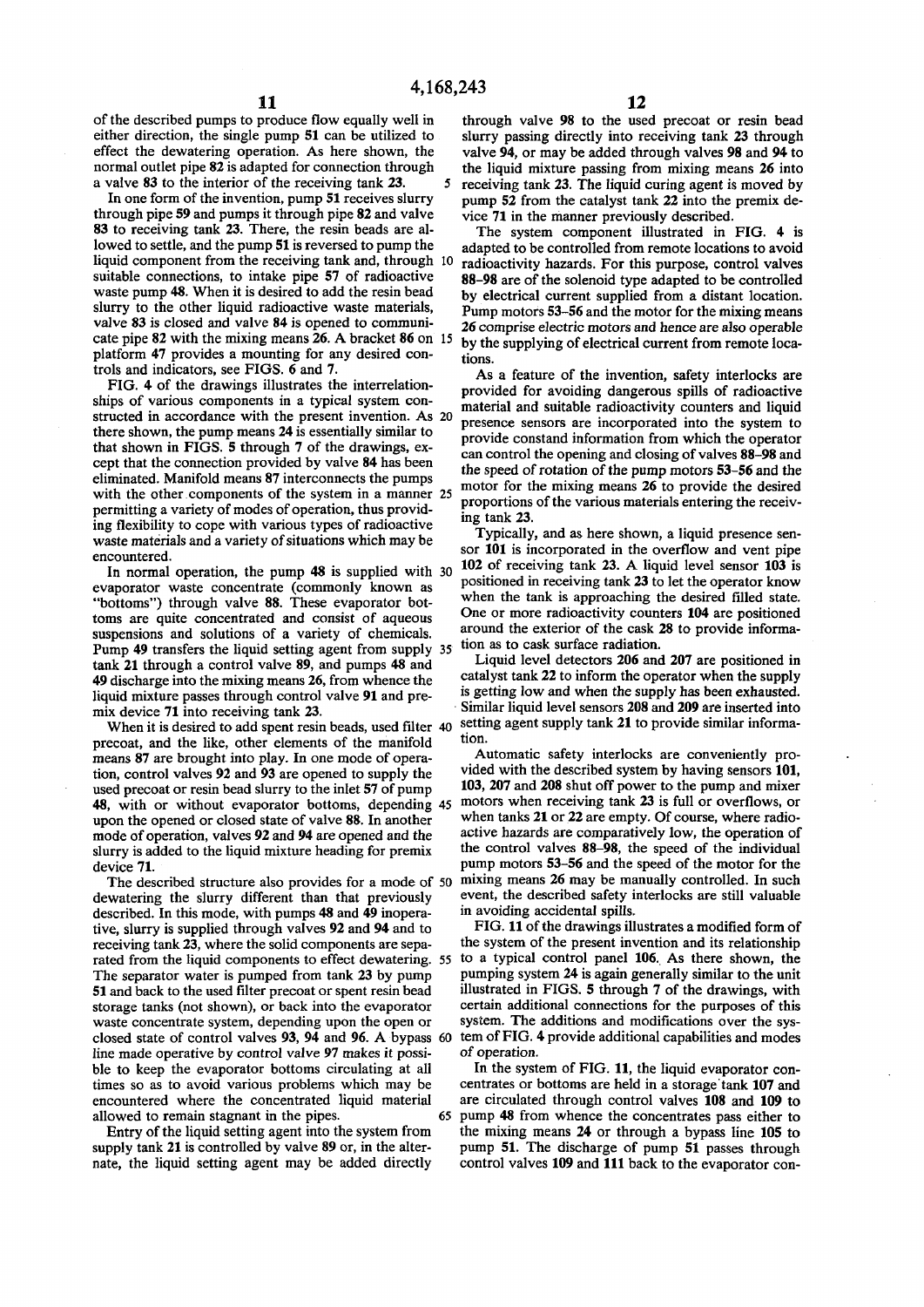**centrate storage tank 107, thus creating a circulating able to flush out the manifold means 87 to prevent hard-**

Spent resin and used precoat slurries are stored in setting agent, when the system is inactive. This is actanks 112 and 113, respectively. These slurries are sup-<br>complished by pumping reclaimed water from tank 118, **plied through control valve 114 to discharge into a 5 or fresh water from an outside source, through control receiving tank 23. Control valves 116 and 117 provide valve 109, bypass line 105 and branch 165 to pump 49. for recirculation of the slurries back through the tanks From here, the flush water passes through mixing 112 and 113. In the dewatering operation, the system of means 143 and on into the receiving tanks 23 and 23A. FIG. 11 provides a separate receiving tank 23A in Because of the water takeup propensities of the materi**which the dewatering is conveniently accomplished. 10 als used, this flush water is simply mixed with the liquid **The resin slurry flows into tank 23A in the manner mixture in the receiving tanks and participates in the described above, and the separated water component is solidification.**  circulated by pump 51 through a control valve 116, the As a feature of the present invention, means is pro-<br>
control valves 109 and 111 and control valve 117 to a vided for positioning solid materials of relatively high **reclaimed water storage tank 118. From tank 118, the 15 radioactivity in the central portion of the receiving tank reclaimed water is supplied to desired portions of the** 27 in position to be encapsulated and shielded by the system through a control valve 119 communicating lower radioactivity liquid mixture pumped into the with control valve 109, a control valve 121 communi-<br>receiving tank. As shown in FIG. 12 of the drawing, **eating with pump 48, control valve 122 communicating this means includes standards 172 and 173 strong with pump 51 and control valve 123 adapted to provide 20 enough to retain the high radioactivity solids in position reclaimed water to a pump lubrication tank 124, from during filling of the receiving tank 23 with the liquid**  whence pump lubrication may be supplied to the system mixture. Where the high radioactivity solids are dewa**through a control valve 126. A bypass control valve 127 tered resin beads or the like, a perforated container 174**  makes it possible to add slurries from tanks 112 and 113 is mounted in the central position on the standards 172

**drawings, indicators 131 and 132 signal the operator dewatering is completed, or may be left in the tank to be detected by sensors 133 and 134, respectively. Similar mixture.**  indicators 136 and 137 inform the operator when cata- 30 The perforations in basket 174, which may be made lyst supply tank 22 is low or empty, as detected by of suitable mesh, are small enough to retain the plastic **lyst supply tank 22 is low or empty, as detected by** of suitable mesh, are small enough to retain the plastic sensors **138** and **139**. Meters **141** and **142** indicate the beads while permitting the water component of the **rate of flow of the setting agent and curing agent re- slurry to fall to the bottom of tank 23. This water comspectively into the receiving tank 23, as detected by ponent is removed through pipe 177 by the dewatering flow indicators 143 on the output of pump 49 and 144 on 35 pump 51. When the desired quantity of the reclaimed the output of pump 52. Power supply controls 146 and water has been removed from tank 23, the system is 147 are manipulated in response to the readings being operated to pump the liquid mixture of radioactive received from flow indicators 143 and 144 to provide liquid waste material, setting agent and curing agent the desired proportions of setting agent and curing into tank 23 where it will surround and encapsulate the** 

of the evaporator concentrate and the reclaimed water as ascertained by rate of flow indicators **151** on the When the system of the present invention is operated output of pump **48** and **152** on the input of pump **51**. in a mode wherein the resin beads, or similar particulate output of pump 48 and 152 on the input of pump 51. **Power supply controls 153 and 154 are provided for 45 material, is to be distributed evenly throughout the adjusting the rates of flow in response to the readings of mass, a mixing motor 179 is removably mounted on top** 

**determined by liquid level sensors 158 and 159 respec- 50 addition of the liquid mixture and until the mixture tively. Monitoring of the radioactivity levels is here begins to harden and solidify. At this point, the mixing provided by surface radiation monitors 161 and 162 motor 179 is disengaged from the beater 181 by means 23 and 23A. These monitors actuate a visible indicator the solidifying mass. 163** when surface radiation limits are exceeded so con- 55 When it is desired to encapsulate higher radioactive trol **164** can be actuated to close the various valves and solids such as filter cores **183** in the central a **cut off power to pump motors, thus providing an emer- solidified mass, a waste liner 27 may be inserted into a gency stop. Continuous monitoring of radiation levels lead cask 28 and positioned at a convenient position for at the cask surfaces is provided by the detectors 161 and loading, such as depicted in the upper right hand corner 162 and the radiation levels detected are indicated on 60 of FIG. 1. The filter cores 183 or other solid pieces are meter 166. dropped into place and the shielded waste liner then is**  $\frac{d}{dx}$  **dropped into place and the shielded waste liner then is** 

**Provision is made for additional versatility of the** moved on an air pallet 29 to position for receiving the system by additional control valves 167, 168, 169, 170 liquid mixture from pump means 24. Liquid level senand 171 which permit interconnections between the sors 184 are removably mounted through lead cask 28 various systems to accomplish other alternate modes of 65 to detect the liquid level as filling progresses. various systems to accomplish other alternate modes of 65 **operation. Provision is made on control panel 106 for From the foregoing it will be seen that the system for such additional controls as may be desired. As an exam- disposing of liquid radioactive waste materials of the** 

**system. ening of any of the various materials, especially the**  complished by pumping reclaimed water from tank 118,

vided for positioning solid materials of relatively high lower radioactivity liquid mixture pumped into the **to the reclaimed water system. 25 and 173. The resin slurry is fed into basket 174 through**  In the control panel illustrated in FIG. 11 of the a tube 176 which may be removed from tank 23 when drawings, indicators 131 and 132 signal the operator dewatering is completed, or may be left in the tank to be surrounded and encapsulated by the solidified liquid

beads while permitting the water component of the **agent at all times during the operating cycle. 40 resin beads, the mixture being such that it penetrates**  Meters 148 and 149 likewise indicate the rate of flow through basket 174 and solidifies the resin beads there-<br>
the evaporator concentrate and the reclaimed water within.

mass, a mixing motor 179 is removably mounted on top meters 148 and 149.<br>Liquid level indicators 156 and 157 are provided to The mixing motor 179 drives a beater or agitator assem-Liquid level indicators 156 and 157 are provided to The mixing motor 179 drives a beater or agitator assem-<br>show the quantities of slurry in the tanks 112 and 113, as bly 181 to agitate the contents of the tank 23 during bly 181 to agitate the contents of the tank 23 during of a releasable coupling 182, and the beater 181 is left in

> solids such as filter cores 183 in the central area of the liquid mixture from pump means 24. Liquid level sen-

**pie, another capability of the system of FIG. 11 is to be present invention possesses numerous features of advan-**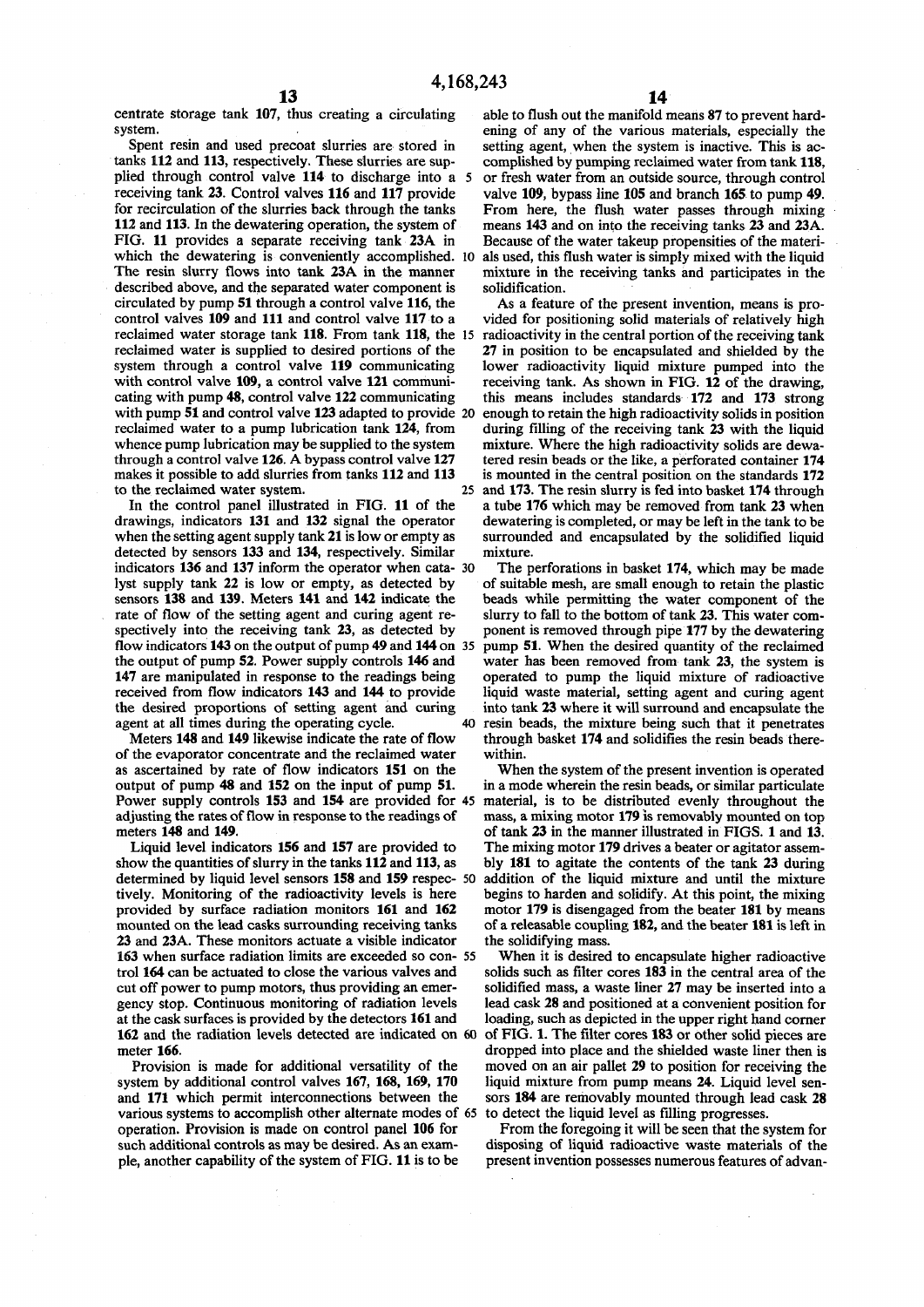**tage providing for safe and efficient operation in a variety of modes under hazardous and difficult operating conditions, while affording continuous control over the various functions and the resulting solidified mass of radioactive waste in a safe and efficient manner provid- 5 ing various safety interlocks and operations to solidify and encapsulate the various radioactive waste materials is easily disposable form providing effective protection for the surrounding environment.** 

**We claim: 10** 

**1. The method of solidifying radioactive waste material for transport and long term storage, comprising:** 

- **A. providing a mixture of radioactive waste material and water with said water being in an amount sufficient to meet a desired low hazard radiation classi- 15 fication when said mixture is solidified with ureaformaldehyde;**
- **B. blending said mixture with a syrup, comprising an aqueous suspension of urea-formaldehyde in a partially polymerized state in an amount sufficient to 20 solid mass. solidify substantially all of the water present;**
- **C. adding an acidic curing agent capable of promoting polymerization of said urea-formaldehyde in an amount sufficient to solidify said urea-formalde**hyde in said mixture; 25
- **D. placing the resulting mixture in a storage container substantially as said curing agent is added; and**
- **E. allowing said resulting mixture to gel and set in said container whereby a solid mass of the resin is 30 obtained with the water and the radioactive components of said resulting mixture distributed therein.**

**2. The method of claim 1 and in which said curing agent is intermixed with said blended syrup and radio- 35 amounts of said syrup and water and curing agent are active waste material and water as they enter said container, and the resulting mixture in said container is agitated until it gels so as to distribute the radioactive waste evenly through said solid mass.** 

**3. The method of claim 2 and wherein said container 40 and the solid mass of urea-formaldehyde and radioactive waste material and water contained therein are buried in the earth for disposal.** 

**4. The method of claim 3 and in which said container is shielded to prevent unwanted radioactive emissions 45 to the surrounding environment during filling of said container, and said shielded container is thereafter transported to the burial site.** 

**5. The method of claim 1 and wherein said radioac-. tive waste material initially comprises a slurry of partic- 50 ulate solids in water, and a portion of said water is removed to provide said mixture of radioactive waste material in an amount sufficient to meet a desired low hazard radiation classification when solidified with urea-formaldehyde. 55** 

**6. The method of claim 1 and wherein said radioactive waste material initially comprises a slurry of radioactive particulate solids in water, said particulate solids are dewatered to a damp state, and water thereafter is added to the dewatered particulate solids to provide 60 said mixture of radioactive waste material in an amount sufficient to meet a desired low hazard radiation classification when solidified with urea-formaldehyde.** 

**7. The method of claim 6 and wherein said radioactive particulate solids comprise spent ion exchange resin 65 beads from the cooling system of a nuclear reactor.** 

**8. The method of claim 6 and wherein said dewatering takes place in said container.** 

**9. The method of claim 6 and wherein dewatered radioactive particulate solids are added to said container before said resulting mixture.** 

**10. The method of claim 9 and wherein said dewatered radioactive particulate solids are confined centrally of said container so as to be surrounded and encapsulated by said resulting mixture as it gels and sets.** 

**11. The method of claim 10 and wherein said radioactive particulate solids comprise spent ion exchange resin beads from the cooling system of a nuclear reactor.** 

**12. The method of claim 10 and wherein said dewatered radioactive particulate solids confined centrally of said container have an average specific level of radioactivity higher than the surrounding solid mass whereby said solid mass provides a radiation shielding effect.** 

**13. The method of claim 1 and wherein additional non-radioactive filler material is added to said mixture prior to introduction thereof into said container so as to reduce the low hazard radiation classification of said** 

**14. The method of claim 1 and wherein the proportion of said urea-formaldehyde to said curing agent is controlled to provide a desired curing time and hardening of said solid mass.** 

**15. The method of claim 14 and wherein the curing time and hardening of said solid mass is further controlled by adding an inhibiting agent to said mixture, said inhibiting agent comprising ethylenediamine tetraacetic acid, disodium.** 

**16. The method of claim 14 and wherein the curing time and hardening of said solid mass is further controlled by heating said mixture to speed up further polymerization.** 

**17. The method of claim 1 and wherein additional mixed together and added to said container after said resulting mixture has been allowed to gel and set so as to fill up unoccupied areas of said container and take up any free water present therein.** 

**18. The method of solidifying radioactive waste material for transport and long term storage, comprising:** 

- **A. transporting a liquid containing a setting agent in the form of a syrup comprising an aqueous suspension of urea-formaldehyde in a partially polymerized state to a reactor site in a supply tank;**
- **B. pumping said setting agent at a controlled rate of flow from said tank to a blending chamber;**
- **C. pumping waste liquids, containing water and radioactive material from the reactor, to said blending chamber at a controlled rate of flow proportioned to the rate of flow of said setting agent to provide a desired quantity ratio having an amount of ureaformaldehyde sufficient to solidify substantially all of the water present;**
- **D. blending said waste liquids with said syrup in said blending chamber;**
- **E. delivering the blended liquid mixture from said blending chamber to a receiving tank similar to said supply tank;**
- **F. pumping an acidic liquid curing agent capable of promoting polymerization of said urea-formaldehyde in an amount sufficient to solidify said ureaformaldehyde in said mixture to interact with said liquid mixture within said receiving tank so as to cause said liquid mixture to solidify to a desired hardness;**
- **G. allowing said resulting mixture to gel and set in said container whereby a solid mass of the resin is**